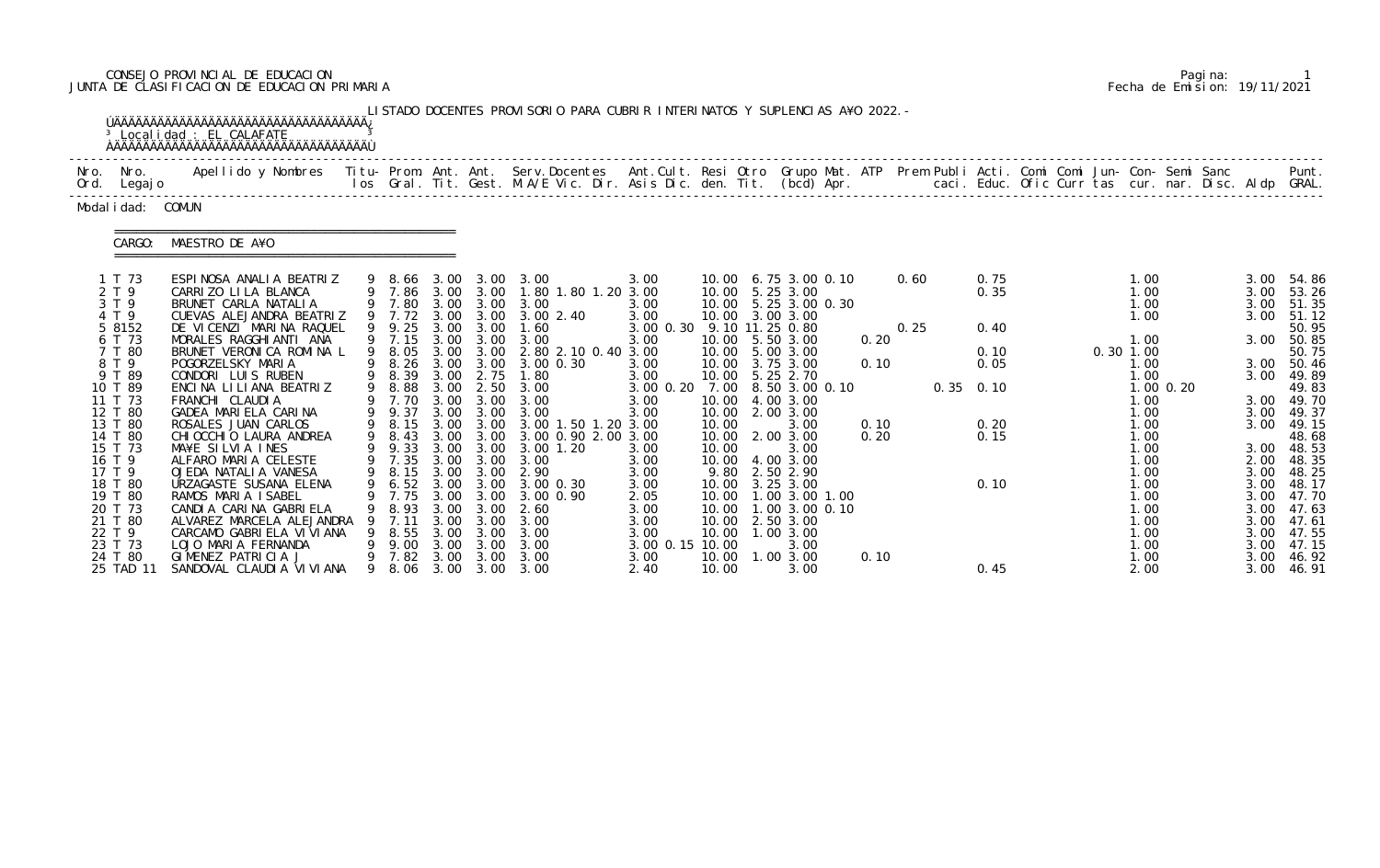# CONSEJO PROVINCIAL DE EDUCACION Pagina: 2 JUNTA DE CLASIFICACION DE EDUCACION PRIMARIA Fecha de Emision: 19/11/2021

|              |                                                                                                                                                                                                                                                                  | <sup>3</sup> Localidad : EL CALAFATE<br><b>OAAAAAAAAAAAAAAAAAAAAAAAAAAAAAAAAAA</b>                                                                                                                                                                                                                                                                                                                                                                                                                                                                                                            |                                                                                                            |                                                      |                                                                                | LISTADO DOCENTES PROVISORIO PARA CUBRIR INTERINATOS Y SUPLENCIAS A¥O 2022. -                                                                                                                                                                                                                                                                                                                                                                                              |                                                                                                                                                                                                            |                                                                                                                                                                                                   |                                                                                                                                                                                                                                                                    |      |      |                                                                                                                      |  |                                                                                                                                                                              |  |                                                                                                                              |                                                                                                                                                                                                                           |
|--------------|------------------------------------------------------------------------------------------------------------------------------------------------------------------------------------------------------------------------------------------------------------------|-----------------------------------------------------------------------------------------------------------------------------------------------------------------------------------------------------------------------------------------------------------------------------------------------------------------------------------------------------------------------------------------------------------------------------------------------------------------------------------------------------------------------------------------------------------------------------------------------|------------------------------------------------------------------------------------------------------------|------------------------------------------------------|--------------------------------------------------------------------------------|---------------------------------------------------------------------------------------------------------------------------------------------------------------------------------------------------------------------------------------------------------------------------------------------------------------------------------------------------------------------------------------------------------------------------------------------------------------------------|------------------------------------------------------------------------------------------------------------------------------------------------------------------------------------------------------------|---------------------------------------------------------------------------------------------------------------------------------------------------------------------------------------------------|--------------------------------------------------------------------------------------------------------------------------------------------------------------------------------------------------------------------------------------------------------------------|------|------|----------------------------------------------------------------------------------------------------------------------|--|------------------------------------------------------------------------------------------------------------------------------------------------------------------------------|--|------------------------------------------------------------------------------------------------------------------------------|---------------------------------------------------------------------------------------------------------------------------------------------------------------------------------------------------------------------------|
| Nro.<br>Ord. | Nro.<br>Legaj o                                                                                                                                                                                                                                                  | Apellido y Nombres  Titu- Prom. Ant. Ant.  Serv.Docentes  Ant.Cult. Resi Otro  Grupo Mat. ATP  Prem Publi Acti. Comi Comi Jun- Con- Semi Sanc              Punt.<br>Ios Gral. Tit. Gest. M.A/E Vic. Dir. Asis Dic. den. Tit. (bcd                                                                                                                                                                                                                                                                                                                                                             |                                                                                                            |                                                      |                                                                                |                                                                                                                                                                                                                                                                                                                                                                                                                                                                           |                                                                                                                                                                                                            |                                                                                                                                                                                                   |                                                                                                                                                                                                                                                                    |      |      |                                                                                                                      |  |                                                                                                                                                                              |  |                                                                                                                              |                                                                                                                                                                                                                           |
|              | CARGO:                                                                                                                                                                                                                                                           | MAESTRO DE A¥O                                                                                                                                                                                                                                                                                                                                                                                                                                                                                                                                                                                |                                                                                                            |                                                      |                                                                                |                                                                                                                                                                                                                                                                                                                                                                                                                                                                           |                                                                                                                                                                                                            |                                                                                                                                                                                                   |                                                                                                                                                                                                                                                                    |      |      |                                                                                                                      |  |                                                                                                                                                                              |  |                                                                                                                              |                                                                                                                                                                                                                           |
|              | 26 T 80<br>27 T 73<br>28 T 80<br>29 T 89<br>30 T 89<br>31 T 9<br>32 T 80<br>33 T 73<br>34 T 80<br>35 T 9<br>36 T 73<br>37 T 80<br>38 T 73<br>39 T 89<br>40 T 80<br>41 T 80<br>42 T 9<br>43 T 9<br>44 T 89<br>45 TAD 11<br>46 T 9<br>47 T 9<br>48 7373<br>49 7019 | WEISSKOPF VIVIANA<br>RIOS FLAVIA VANESA<br>OYARZO MARIA CELESTE<br>GOMEZ VALERIA LAURA<br>DE MARZO MARIA SOLEDAD<br>ORELLANA JUAN ANGEL JOSE<br>SILVA CLAUDIA JUSTINA<br>ACIAR VERONICA ANDREA<br>LUNA MIRTA NOEMI<br>MUTIS CECILIA MARTA<br>LARROSA ERICA ANALIA<br>ALMONACID SILVINA A<br>MEDRANO COSTA PATRICIA A<br>AGUIRRE CLAUDIA PATRICIA<br>VAZQUEZ ADELA BEATRIZ<br>MIRANDA ROMERA CLAUDIA A<br>MORELL OSCAR JAIME<br>LAPRIDA LORENA LILIANA<br>YA¥EZ OSTINELLI LEANDRO<br>SCHNABL ROSA MARIA<br>VIVEROS ALICIA<br>SORIA EVA KARINA<br>ROTONDA ALEJANDRA MABEL<br>DJEORDJI AN CARLOS | 9 7.70<br>9 8.33<br>9 8.70<br>9 7.85<br>9 6.62<br>9 7.12<br>9 7.84<br>8.70<br>7.74<br>6.89<br>8.00<br>7.91 | 3.00<br>3.00<br>3.00<br>3.00<br>3.00<br>3.00<br>3.00 | 3.00 3.00<br>3.00<br>3.00<br>3.00 3.00<br>3.00<br>3.00<br>3.00<br>3.00<br>3.00 | 9 7.30 3.00 3.00 3.00<br>9 8.76 3.00 3.00 3.00<br>9 7.67 3.00 3.00 3.00<br>9 7.85 3.00 3.00 2.60<br>9 8.22 3.00 3.00 2.40 1.50<br>9 8.30 3.00 3.00 3.00<br>3.00 3.00 3.00 0.90 2.00 3.00<br>2.80<br>9 7.19 3.00 3.00 3.00 2.40<br>3.00 3.00 3.00 2.10<br>3.00<br>9 7.65 2.80 3.00 2.80<br>3.00 3.00 3.00 1.20<br>3.00<br>9 7.62 3.00 3.00 3.00<br>2.80<br>9 7.58 3.00 3.00 3.00<br>9 7.30 3.00 3.00 2.80<br>9 9.82 3.00 3.00 2.60<br>3.00<br>3.00<br>3.00<br>3.00<br>3.00 | 3.00<br>2.90<br>3.00<br>3.00<br>3.00<br>3.00<br>3.00<br>3.00<br>3.00<br>3.00<br>2.65<br>3.00<br>3.00 0.40 10.00<br>3.00<br>3.00<br>2.50<br>3.00 0.05 10.00<br>2.85<br>3.00<br>1.00<br>3.00<br>3.00<br>3.00 | 10.00<br>10.00<br>10.00<br>10.00<br>10.00<br>10.00<br>10.00<br>10.00<br>10.00<br>10.00<br>10.00<br>10.00<br>10.00<br>10.00<br>10.00<br>10.00<br>9.10<br>10.00<br>10.00<br>10.00<br>10.00<br>10.00 | 1.50 3.00<br>3.00<br>1.00 3.00<br>1.003.00<br>2.25 3.00<br>3.00<br>3.00 0.50<br>3.00<br>$1.25$ $3.00$<br>3.00<br>3.00<br>1.00 3.00<br>3.00<br>3.00<br>3.00<br>3.00<br>3.00<br>$1.25$ 2.00<br>3.00<br>0.50 3.00<br>1.50 3.00<br>3.00 3.00 0.30<br>3.00<br>3.00 3.00 | 0.25 | 0.30 | 0.05<br>0.15<br>0.10<br>0.15<br>0.10<br>0.10<br>0.05<br>0.25<br>0.05<br>0.30<br>0.05<br>0.50<br>0.10<br>0.10<br>0.05 |  | 1.00<br>1.00<br>1.00<br>1.00<br>1.00<br>1.00<br>1.00<br>1.00<br>1.00<br>1.00<br>1.00<br>1.00<br>1.00<br>1.00<br>1.00<br>1.00<br>1.00<br>1.00<br>1.00<br>2.00<br>1.00<br>1.00 |  | 3.00<br>3.00<br>3.00<br>3.00<br>3.00<br>3.00<br>3.00<br>3.00<br>3.00<br>3.00<br>3.00<br>3.00<br>3.00<br>2.00<br>3.00<br>3.00 | 46.85<br>46.81<br>46.77<br>46.45<br>46.37<br>46.30<br>46.25<br>46.23<br>46.19<br>46.15<br>3.00 46.10<br>45.90<br>45.87<br>45.82<br>45.67<br>45.64<br>45.58<br>45.50<br>45.47<br>45.25<br>45.24<br>45.19<br>45.00<br>44.91 |
|              | 50 TAD 11<br>51 7370                                                                                                                                                                                                                                             | POSSE GERONIMO RAFAEL<br>CASSE PATRICIA IRIS                                                                                                                                                                                                                                                                                                                                                                                                                                                                                                                                                  | 7.19<br>9 7.10                                                                                             | 3.00<br>3.00                                         | 3.00<br>3.00                                                                   | 3.00<br>3.00                                                                                                                                                                                                                                                                                                                                                                                                                                                              | 3.00<br>2.20                                                                                                                                                                                               | 10.00<br>10.00  1.25  3.00                                                                                                                                                                        | 1.50 3.00                                                                                                                                                                                                                                                          |      |      | 0.05                                                                                                                 |  | 2.00                                                                                                                                                                         |  |                                                                                                                              | 44.74<br>3.00 44.55                                                                                                                                                                                                       |

|  | Pagi na: |                              |
|--|----------|------------------------------|
|  |          | Fecha de Emision: 19/11/2021 |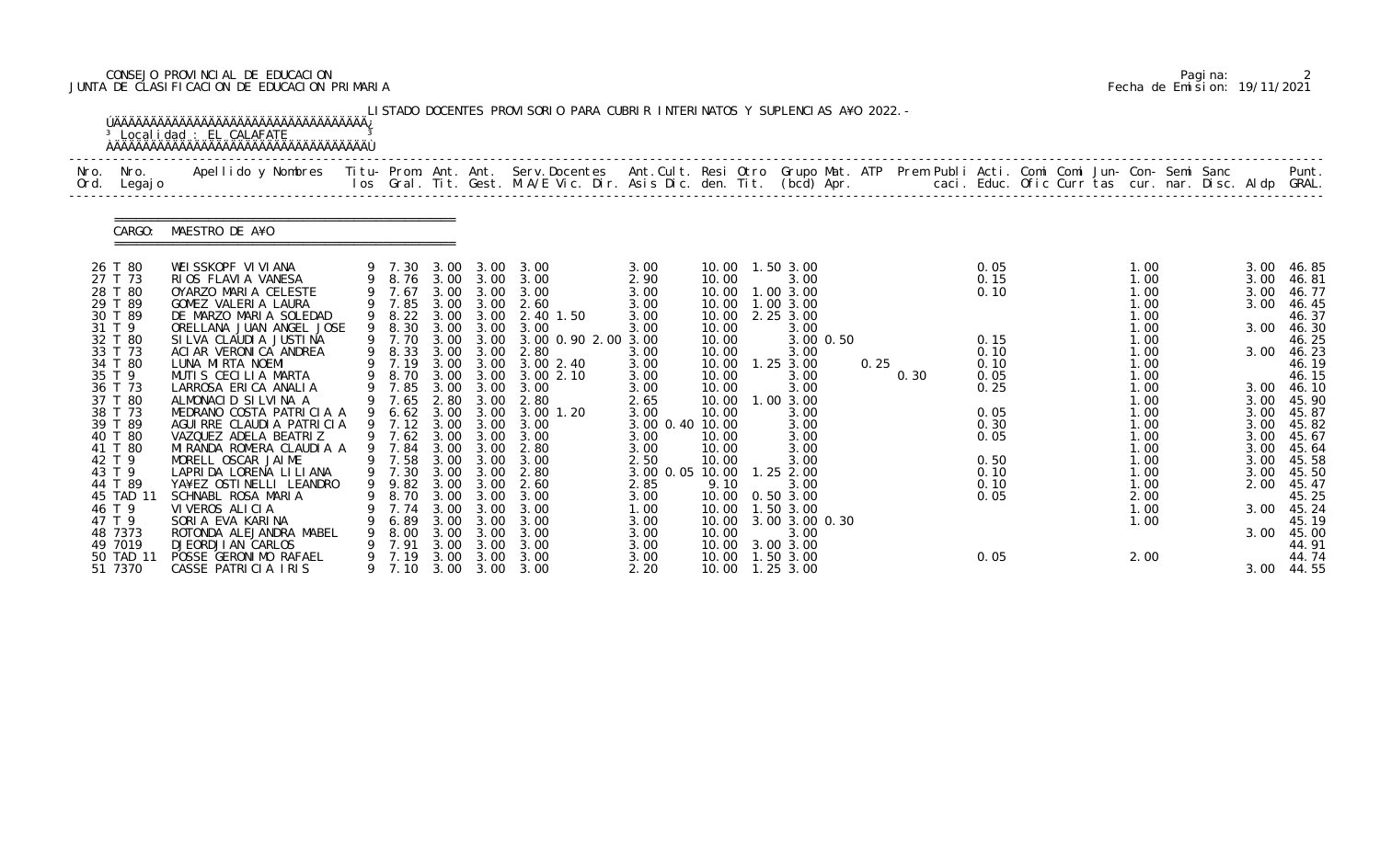# CONSEJO PROVINCIAL DE EDUCACION Pagina: 3 JUNTA DE CLASIFICACION DE EDUCACION PRIMARIA Fecha de Emision: 19/11/2021

| Nro.<br>Ord. | Nro.<br>Legaj o                                                                                                                                                                                                        | Apellido y Nombres  Titu- Prom. Ant. Ant.  Serv.Docentes  Ant.Cult. Resi Otro  Grupo Mat. ATP  Prem Publi Acti. Comi Comi Jun- Con- Semi Sanc              Punt.<br>Ios Gral. Tit. Gest. M.A/E Vic. Dir. Asis Dic. den. Tit. (bcd                                                                                                                                                                                                                                                                               |   |                                                                                                                                                                                                            |                                              |                                                                                                                                                      |                                                                                                                                                                                                                   |                                                                                                                                                              |                                                                                                                                                                  |                                                                                                                                                                                                                 |              |      |                                                                              |  |                                                                                                                                      |  |                                                                                                          |                                                                                                                                                       |
|--------------|------------------------------------------------------------------------------------------------------------------------------------------------------------------------------------------------------------------------|-----------------------------------------------------------------------------------------------------------------------------------------------------------------------------------------------------------------------------------------------------------------------------------------------------------------------------------------------------------------------------------------------------------------------------------------------------------------------------------------------------------------|---|------------------------------------------------------------------------------------------------------------------------------------------------------------------------------------------------------------|----------------------------------------------|------------------------------------------------------------------------------------------------------------------------------------------------------|-------------------------------------------------------------------------------------------------------------------------------------------------------------------------------------------------------------------|--------------------------------------------------------------------------------------------------------------------------------------------------------------|------------------------------------------------------------------------------------------------------------------------------------------------------------------|-----------------------------------------------------------------------------------------------------------------------------------------------------------------------------------------------------------------|--------------|------|------------------------------------------------------------------------------|--|--------------------------------------------------------------------------------------------------------------------------------------|--|----------------------------------------------------------------------------------------------------------|-------------------------------------------------------------------------------------------------------------------------------------------------------|
|              | CARGO:                                                                                                                                                                                                                 | MAESTRO DE A¥O                                                                                                                                                                                                                                                                                                                                                                                                                                                                                                  |   |                                                                                                                                                                                                            |                                              |                                                                                                                                                      |                                                                                                                                                                                                                   |                                                                                                                                                              |                                                                                                                                                                  |                                                                                                                                                                                                                 |              |      |                                                                              |  |                                                                                                                                      |  |                                                                                                          |                                                                                                                                                       |
|              | 52 T 73<br>53 T 73<br>54 T 80<br>55 7086<br>56 TAD 11<br>57 T 9<br>58 7020<br>59 T 89<br>60 T 89<br>61 T 73<br>62 T 80<br>63 7447<br>64 T 73<br>65 T 73<br>66 T 9<br>67 T 9<br>68 6973<br>69 7369<br>70 T 9<br>71 T 73 | CABRERA WILMA CRISTINA<br>RUEDA ELIAS DARDO<br>LARROSA GI SELA VANINA<br>OYARZUN SILVA LILIANA<br>BALMACEDA OSCAR ROBERTO<br>NU¥EZ MARIA ELENA<br>GARI BOGLIO RAFAEL OSVALDO<br>VERA I SABEL JOVI TA<br>VENTURA MARIA GABRIELA<br>POSSE RODOLFO GERONIMO<br>PALMERO MARIA ALEJANDRA<br>NU¥EZ CARINA DELSI<br>RASJI DO CAROLI NA<br>PLAZA ELIZABETH<br>CARLOS QUI ROGA CLAUDI A<br>MORINIGO CARINA ELIZABETH<br>VALERI MARIA NATALIA<br>OLIVA KARINA LORENA<br>BARRIOS LUCIA ARIELA<br>FERNANDEZ GABRIELA MIRIAM |   | 9 9.58 3.00 2.50<br>9 7.75 3.00 3.00<br>9 7.94<br>9 9.20<br>8.68<br>9 8.81<br>9 6.86<br>9 8.29<br>9 7.38<br>9 7.52 3.00<br>9 7.86 3.00<br>9 7.27<br>9 6.21<br>9 7.12<br>9 7.97<br>9 7.55 3.00 3.00<br>8.00 | 3.00<br>3.00<br>3.00<br>3.00<br>3.00<br>3.00 | 3.00<br>$3.00 \quad 3.00$<br>$3.00\quad 3.00$<br>3.00<br>$3.00 \quad 3.00$<br>3.00<br>3.00<br>2.75<br>3.00<br>3.00 3.00<br>3.00 3.00<br>1.75<br>. 00 | 3.00<br>3.00<br>9 8.08 3.00 3.00 3.00<br>9 8.32 3.00 3.00 3.00<br>3.00<br>1.40<br>3.00<br>3.00 3.00 2.60<br>3.00<br>3.00<br>3.00<br>2.00<br>2.60<br>2.60<br>3.00<br>2.40<br>3.00<br>9 7.53 3.00 3.00 3.00<br>3.00 | 3.00<br>2.45<br>1.20<br>2.60<br>3.00<br>3.00<br>1.15<br>3.00<br>3.00<br>3.00<br>3.00<br>3.00<br>0.90<br>2.85<br>1.75<br>3.00<br>2.30<br>0.10<br>3.00<br>2.95 | 10.00<br>10.00<br>10.00<br>10.00<br>9.10<br>10.00<br>10.00<br>9.10<br>10.00<br>9.10<br>10.00<br>10.00<br>7.00<br>9.80<br>10.00<br>10.00<br>10.00<br>9.10<br>7.00 | 7.00 3.25 3.00<br>3.00<br>3.00<br>$1.25$ $3.00$<br>3.00<br>1.00 1.30<br>3.00<br>3.00<br>3.00<br>3.00<br>1.50 3.00 0.30<br>0.503.00<br>3.00<br>3.00 1.60<br>3.00<br>3.00<br>3.002.60<br>3.00<br>3.00<br>0.502.80 | 0.10<br>0.20 |      | 0.20<br>0.30<br>0.10<br>0.05<br>0.10<br>0.15<br>0.10<br>0.10<br>0.05<br>0.15 |  | 1.00<br>1.00<br>1.00<br>1.00<br>2.00<br>1.00<br>1.00<br>1.00<br>1.00<br>1.00<br>1.00<br>1.00<br>1.00<br>1.00<br>1.00<br>1.00<br>1.00 |  | 2.00<br>3.00<br>3.00 44.00<br>3.00<br>3.00<br>3.00<br>$3.00$ 42.61<br>2.00<br>3.00<br>3.00<br>3.00 41.40 | 44.53<br>44.50<br>44.38<br>44.17<br>44.09<br>43.93<br>43.81<br>43.56<br>43.29<br>43.28<br>43.17<br>42.42<br>42.36<br>42.32<br>42.07<br>41.65<br>41.63 |
|              | 72 T 73<br>73 6316<br>74 T 9<br>75 T 80<br>76 9916<br>77 T. 80                                                                                                                                                         | GIMENEZ JORGELINA ANDREA<br>SKVARCA MARIA NIEVES<br>MOYANO ROMERO MARIA LAURA<br>FIESTAS MARTINEZ SARA LIA<br>JESUS NATALIA JORGELINA<br>AVILA MARIA BELEN                                                                                                                                                                                                                                                                                                                                                      | 9 | 7.61<br>8.66<br>6.88<br>8.28<br>7.44<br>8.57                                                                                                                                                               | 3.00<br>3.00<br>3.00<br>3.00<br>3.00<br>3.00 | 3.00<br>3.00<br>3.00<br>3.00<br>2.25<br>3.00                                                                                                         | 3.00<br>1.50<br>2.20<br>1.90<br>3.00<br>2.80                                                                                                                                                                      | 1.30<br>2.90<br>1.55<br>0.80<br>3.00<br>0.60                                                                                                                 | 10.00<br>10.00<br>8.40<br>8.40<br>6.30<br>10.00                                                                                                                  | 3.00<br>2.40 0.50<br>3.00<br>2.70<br>1.00 3.00<br>3.00                                                                                                                                                          |              | 0.30 | 0.40<br>0.10                                                                 |  | 1.00<br>1.00<br>1.00<br>1.00                                                                                                         |  | 3.00 41.13<br>3.00<br>3.00                                                                               | 41.31<br>41.26<br>41.08<br>40.99<br>40.97                                                                                                             |

|  | Pagi na: |                              |
|--|----------|------------------------------|
|  |          | Fecha de Emision: 19/11/2021 |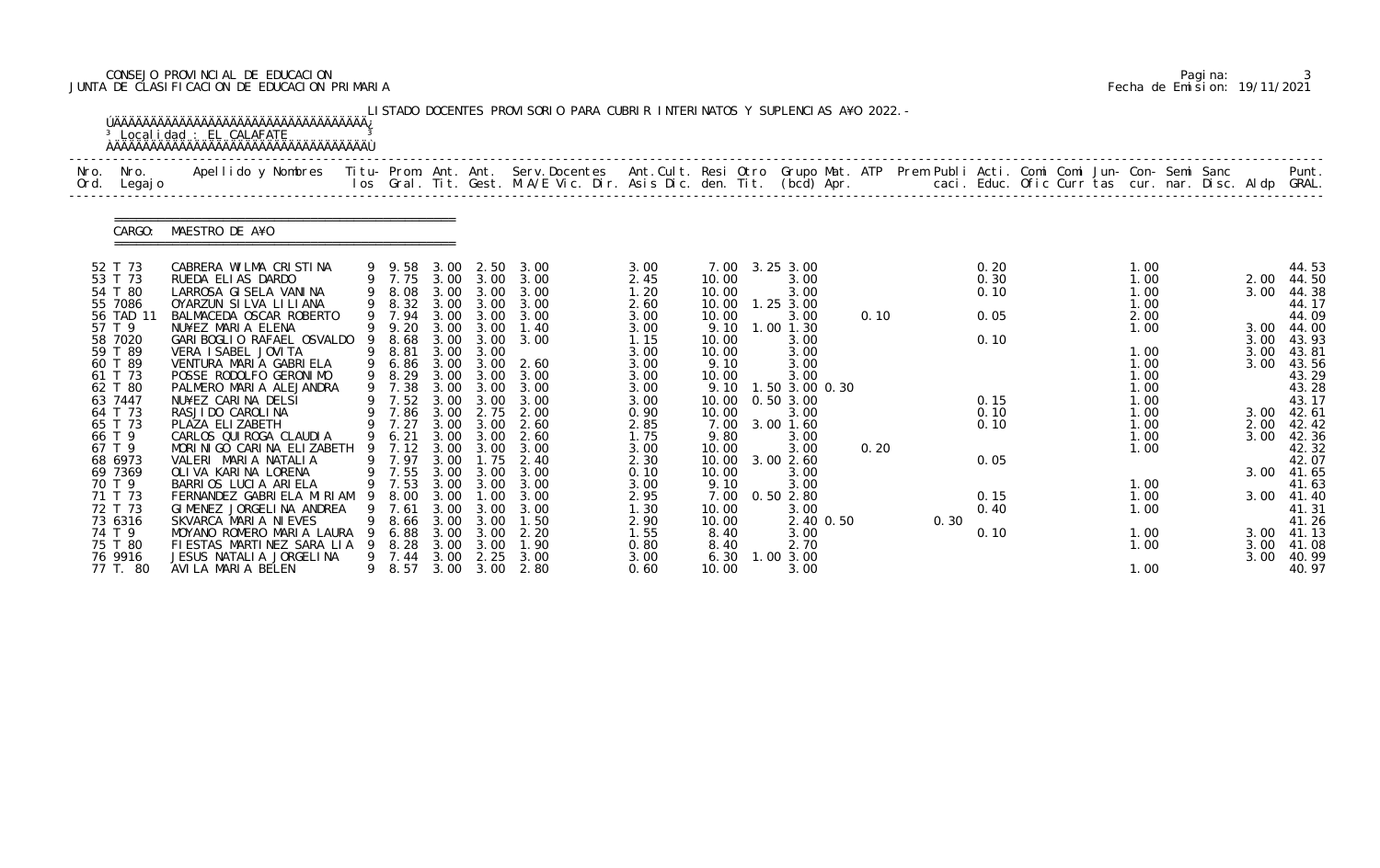# CONSEJO PROVINCIAL DE EDUCACION Pagina: 4 JUNTA DE CLASIFICACION DE EDUCACION PRIMARIA Fecha de Emision: 19/11/2021

|              |                                 | <sup>3</sup> Localidad : EL CALAFATE                                                                                                                                                                                            |        |                          |                     |                          | LISTADO DOCENTES PROVISORIO PARA CUBRIR INTERINATOS Y SUPLENCIAS A¥O 2022. - |                      |                        |                                     |      |      |      |  |      |              |  |                      |                         |
|--------------|---------------------------------|---------------------------------------------------------------------------------------------------------------------------------------------------------------------------------------------------------------------------------|--------|--------------------------|---------------------|--------------------------|------------------------------------------------------------------------------|----------------------|------------------------|-------------------------------------|------|------|------|--|------|--------------|--|----------------------|-------------------------|
| Nro.<br>Ord. | Nro.<br>Legaj o                 | Apellido y Nombres  Titu- Prom. Ant. Ant. Serv.Docentes  Ant.Cult. Resi Otro Grupo Mat. ATP Prem Publi Acti. Comi Comi Jun- Con- Semi Sanc         Punt.<br>Ios Gral. Tit. Gest. M.A/E Vic. Dir. Asis Dic. den. Tit. (bcd) Apr. |        |                          |                     |                          |                                                                              |                      |                        |                                     |      |      |      |  |      |              |  |                      |                         |
|              | CARGO:                          | MAESTRO DE A¥O                                                                                                                                                                                                                  |        |                          |                     |                          |                                                                              |                      |                        |                                     |      |      |      |  |      |              |  |                      |                         |
|              | 78 T 73<br>79 8881              | JIMENEZ MARIELA BEATRIZ<br>AGUIRRE PABLO FABIAN                                                                                                                                                                                 |        | 9 7.67<br>9 7.37         |                     | 3.00 2.75                | 3.00<br>3.00 3.00 2.00                                                       | 0.65<br>$1.75$ 0.10  | 7.70<br>7.00           | 3.00<br>1.50 3.00                   |      |      |      |  |      | 1.00         |  | 3.00<br>3.00         | 40. 77<br>40.72         |
|              | 80 T 9<br>81 T 9                | HERNANDEZ NATALIA SOLEDAD<br>TORREZ FABIAN                                                                                                                                                                                      |        | 6.30<br>9 7.22           | 3.00                | 3.00<br>3.00 3.00        | 2.60<br>3.00                                                                 | 0.70<br>3.00         | 9.10<br>8.40           | 3.00<br>3.00                        |      |      |      |  |      | 1.00<br>1.00 |  | 3.00                 | 40.70<br>40.62          |
|              | 82 10370<br>83 9863<br>84 10178 | CARCAMO BARCO SOLEDAD<br>AVACA SI LVANA DEL CARMEN<br>WILCHE GRISELDA VI VI ANA                                                                                                                                                 |        | 9 9.03<br>6.65<br>9 7.23 | 1.60<br>2.60<br>.60 | 1.75<br>2.50<br>2.00     | 1.60<br>2.20<br>1.60                                                         | 1.05<br>3.00<br>1.95 | 10.00<br>7.00<br>10.00 | 1.00 2.40<br>1.25 2.90<br>1.50 2.00 |      | 0.30 |      |  | 0.10 |              |  | 3.00<br>3.00<br>3.00 | 40.53<br>40.40<br>39.88 |
|              | 85 T 80<br>86 6698              | OVEJERO NANCY GABRIELA<br>LAGORIO NAHUEL MATIAS                                                                                                                                                                                 |        | 9 7.49<br>9 8.45         | 3.00<br>3.00        | 2.50<br>3.00             | 1.80<br>1.50                                                                 | 3.00<br>2.55         | 6.30<br>10.00          | 2.70<br>2.10                        | 0.10 |      |      |  |      | 1.00         |  | 3.00                 | 39.79<br>39.70          |
|              | 87 9800<br>88 7378              | SEGURA CYNTHIA FERNANDA<br>FANTONI VIVIANA INES                                                                                                                                                                                 |        | 9 8.34<br>9 7.68         | 3.00<br>3.00        | 2.50<br>3.00             | 1.70                                                                         | 1.00<br>3.00         | 8.40<br>10.00          | 2.40<br>3.00                        |      |      |      |  |      |              |  | 3.00                 | 39.34<br>38.68          |
|              | 89 T 73<br>90 10413             | ABAN NANCY BEATRIZ<br>GASPAR BARRIOS NELSON                                                                                                                                                                                     |        | 8.30<br>9 8.30           | 0.80<br>1.40        | .00 <sub>1</sub><br>1.75 | 1.00<br>1.60                                                                 | 3.00<br>0.90         | 10.00<br>5.60          | 1.50<br>4.50 2.40                   | 0.10 |      |      |  |      | 1.00         |  | 3.00<br>3.00         | 38.60<br>38.55          |
|              | 91 T 9                          | BARRI ENTOS GABRI ELA                                                                                                                                                                                                           | 9      | 8.41                     | 3.00                | 1.25                     | 3.00                                                                         | 3.00                 | 4.20                   | 2.50                                |      |      |      |  |      | 1.00         |  | 3.00                 | 38.36                   |
|              | 92 10589                        | CARDOZO OLGA PAMELA                                                                                                                                                                                                             |        | 7.87                     | . 40                | 1.75                     | 1.40                                                                         | 2.20                 | 10.00                  | 1.50                                |      |      |      |  |      |              |  | 3.00                 | 38.12                   |
|              | 93 11916<br>94 10069            | VI LLA PAULA DANI ELA<br>VILLASUR JULIA MARIANA                                                                                                                                                                                 | 9<br>9 | 8.73<br>8.58             | 0.80<br>3.00        | 1.00<br>2.25             | 0.80<br>1.80                                                                 | 2.05<br>3.00         | 10.00<br>4.90          | 1.00 1.20<br>4.00 1.10              |      | 0.15 |      |  |      |              |  | 3.00                 | 37.73<br>37.63          |
|              | 95 10046                        | TERRAZAS BARBARA LORENA                                                                                                                                                                                                         |        | 9 7.82                   | .80                 | 2.25                     | 1.80                                                                         | 2.95                 | 6.30                   | 2.50 2.70                           |      |      | 0.10 |  |      |              |  |                      | 37.22                   |
|              | 96 6323                         | LOPOPOLO LORENA ANDREA                                                                                                                                                                                                          |        | 9 8.48                   | 3.00                | 3.00                     | 0.60                                                                         | 1.70                 | 10.00                  | 0.90                                |      |      | 0.05 |  |      |              |  |                      | 36.73                   |
|              | 97 9684<br>98 9341              | GUTI ERREZ SI LVANA MARI NA                                                                                                                                                                                                     | 9      | 7.26                     | 2.00                | 2.50                     | 2.00                                                                         | 0.75                 | 7.00                   | 3.00                                |      |      |      |  |      |              |  | 3.00                 | 36.51                   |
|              | 99 9479                         | ARCE GUSTAVO JAVI ER<br>CAUCAS SILVANA                                                                                                                                                                                          |        | 6.50<br>8.72             | 3.00<br>2.60        | 3.00<br>2.50             | 2.20                                                                         | 2.05<br>2.80         | 7.70<br>7.70           | 3.00<br>3.00                        |      |      |      |  |      |              |  |                      | 36.45<br>36.32          |
|              | 100 11905                       | FLORES ENRIQUEZ DEISY                                                                                                                                                                                                           |        | 7.81                     | 0.80                | 1.00                     | 0. 80                                                                        | 1.70                 | 9.80                   | $1.00$ $1.20$                       |      |      |      |  |      |              |  | 3.00                 | 36.11                   |
|              | 101 10234                       | OVEJERO NORA BEATRIZ                                                                                                                                                                                                            |        | 8.43                     | 3.00                | 2.00                     | 3.00                                                                         | 1.75                 | 5.60                   | 3.00                                |      |      |      |  |      |              |  |                      | 35.78                   |
|              | 102 12085<br>103 T 73           | DA SILVA SONIA PAOLA<br>I DALGO MYRIAM BEATRIZ                                                                                                                                                                                  |        | 7.76<br>9 7.75           | 0.60                | 0.75                     | 0.40<br>3.00 2.25 3.00                                                       | 2.35                 | 10.00                  | 1.00 0.90<br>6.30 1.00 2.40         |      |      |      |  |      | 1.00         |  | 3.00                 | 35.76<br>35.70          |

|  | Pagi na: |                              |
|--|----------|------------------------------|
|  |          | Fecha de Emision: 19/11/2021 |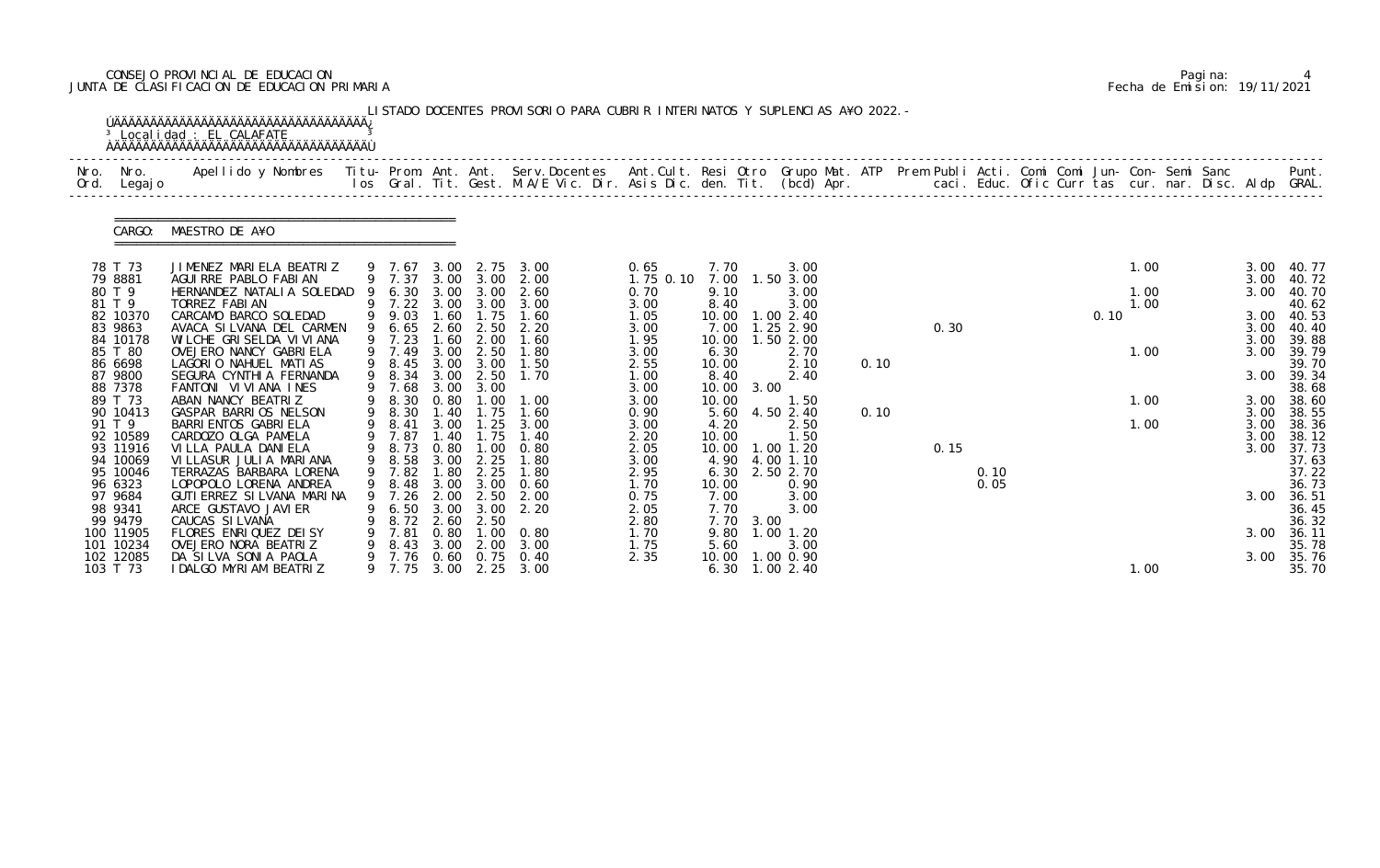# CONSEJO PROVINCIAL DE EDUCACION Pagina: 5 JUNTA DE CLASIFICACION DE EDUCACION PRIMARIA Fecha de Emision: 19/11/2021

| Nro.<br>Ord. | Nro. In the Nro.<br>Legaj o                                                                                                | Apellido y Nombres - Titu- Prom. Ant. Ant. Serv.Docentes - Ant.Cult. Resi Otro Grupo Mat. ATP - Prem Publi Acti. Comi Comi Jun- Con- Semi Sanc - - - Punt.<br>Ios Gral. Tit. Gest. M.A/E Vic. Dir. Asis Dic. den. Tit. (bcd) Apr.            |                                                                                                       |                                                              |                                                                      |                                                                                                          |                                                      |                                                                       |                   |                                                                                           |  |              |  |  |  |                      |                                                                                        |
|--------------|----------------------------------------------------------------------------------------------------------------------------|----------------------------------------------------------------------------------------------------------------------------------------------------------------------------------------------------------------------------------------------|-------------------------------------------------------------------------------------------------------|--------------------------------------------------------------|----------------------------------------------------------------------|----------------------------------------------------------------------------------------------------------|------------------------------------------------------|-----------------------------------------------------------------------|-------------------|-------------------------------------------------------------------------------------------|--|--------------|--|--|--|----------------------|----------------------------------------------------------------------------------------|
|              |                                                                                                                            | CARGO: MAESTRO DE A¥O                                                                                                                                                                                                                        |                                                                                                       |                                                              |                                                                      |                                                                                                          |                                                      |                                                                       |                   |                                                                                           |  |              |  |  |  |                      |                                                                                        |
|              | 104 9783<br>105 9118<br>106 10689<br>107 10332<br>108 6321<br>109 7029<br>110 11310                                        | BOSSOLASCO MARIANA<br>RODRI GUEZ KARI NA JULI ETA<br>GALLIPPI MARIA ALEJANDRA<br>CORONELLI MARCELA VI VI ANA<br>D'AVERSA LIGIA CECILIA<br>ARRARAS MARIA JOSEFINA<br>SCALI SE DANI ELA                                                        | 9 7.97<br>9 8.69<br>9 8.41                                                                            | 3.00<br>3.00<br>3.00                                         | 2.00<br>3.00<br>1.00                                                 | 9 7.95 3.00 2.25 1.00<br>9 8.34 3.00 3.00 0.30<br>9 8.52 3.00 1.50 0.20<br>1.40<br>9 7.08 3.00 3.00 0.20 | 0.35<br>2.70<br>3.00<br>3.00<br>0.50<br>1.55<br>3.00 | 7.00                                                                  | 8.40 2.25<br>3.50 | 10.00  0.50  1.50<br>7.70 1.00 0.30<br>4.20 5.50 0.30<br>5.60 1.00 2.10<br>9.80 1.00 0.30 |  | 0.10<br>0.10 |  |  |  |                      | 35.55<br>35.44<br>35.22<br>35.07<br>34.94<br>34.93<br>34.91                            |
| 115 TP       | 111 10270<br>112 10128<br>113 10153<br>114 10679<br>116 11083<br>117 11477                                                 | NASSO YANINA GISELA<br>CHAMORRO GABRIELA INES<br>VI LLARREAL ANDREA NOEL<br>TABARES CLAUDIA ANDREA<br>LOPEZ ANALIA MABEL<br>GUEVARA ESTER MABEL<br>ZURITA ERICA JAMILA                                                                       | 9 7.81<br>9 7.20<br>$9$ 7.41<br>9 8.22<br>9 8.59<br>9 7.20<br>9 8.44                                  | 1.80<br>3.00<br>2.00<br>3.00<br>3.00<br>1.80<br>1.00         | 2.00<br>2.25<br>2.25<br>1.50<br>1.75<br>1.50<br>1.25                 | 1.60<br>1.60<br>1.70<br>2.20<br>2.40<br>1.30<br>1.10                                                     | 0.30<br>3.00<br>3.00<br>3.00<br>2.80<br>0.05         | 6.30<br>5.60<br>6.30<br>3.50<br>4.20<br>10.00                         |                   | 2.40<br>2.40<br>2.40<br>2.80 3.00 1.30<br>$1.25$ $1.20$<br>2.00 1.80<br>$1.00$ $1.50$     |  | 0.10         |  |  |  | 3.00<br>3.00<br>2.00 | 34.21<br>34.15<br>34.06<br>34.02<br>33.69<br>33.60<br>33.34                            |
|              | 118 11203<br>119 9113<br>120 9644<br>121 10925<br>122 11228<br>123 9478<br>124 10232<br>125 11338<br>126 10122<br>127 9589 | ORELLANA MARIA JOSEFINA<br>RADOVI NI CH JESSI CA<br>ARIAS VILLEGAS MARIELA<br>GUTI ERREZ MARI ANA<br>LEDESMA MONICA ELIZABETH<br>LI BI SCHOFF DAMI AN<br>TORRES MARIA EUGENIA<br>SAURA CASANDRA<br>NAVARRO CANAL MARIA<br>FREILE MARIANGELES | 9 7.24<br>9 7.72 3.00 3.00<br>9 8.50<br>9 8.09 2.40<br>9 7.48<br>6.85<br>7.95<br>8.14<br>7.50<br>7.18 | 2.00<br>3.00<br>3.00<br>3.00<br>2.00<br>2.40<br>2.00<br>. 80 | 1.50<br>1.50<br>1.50<br>1.50<br>2.75<br>2.00<br>1.50<br>2.00<br>2.00 | 1.20<br>1.20<br>0.60<br>3.00<br>0.40<br>1.60<br>1.20<br>1.70                                             | 3.00<br>1.30<br>3.00<br>2.70<br>1.45<br>0.60<br>3.00 | 4.20<br>8.40<br>4.20<br>4.20<br>9.10<br>5.60<br>3.50<br>5.60<br>10.00 |                   | 1.80<br>1.80<br>3.50 3.00 0.90<br>1.80<br>0.20<br>2.40<br>1.80<br>2.40                    |  | 0.20<br>0.10 |  |  |  | 3.00                 | 33.14<br>32.52<br>32.20<br>31.69<br>31.43<br>31.30<br>31.15<br>30.54<br>30.20<br>29.98 |
|              | 128 10373<br>129 10939                                                                                                     | DORADO VICTORIA ANDREA<br>GUTI ERREZ LAURA BEATRIZ                                                                                                                                                                                           | 7.34<br>9 7.50                                                                                        | 2.20<br>3.00                                                 | 1.25                                                                 | $1.75 \t 0.30$<br>1.60                                                                                   | 0.30<br>2.30                                         | 5.60<br>4.20                                                          |                   | 0.30<br>0.80                                                                              |  | 0.10         |  |  |  | 3.00                 | 29.79<br>29.75                                                                         |

|  | Pagi na: |                              |
|--|----------|------------------------------|
|  |          | Fecha de Emision: 19/11/2021 |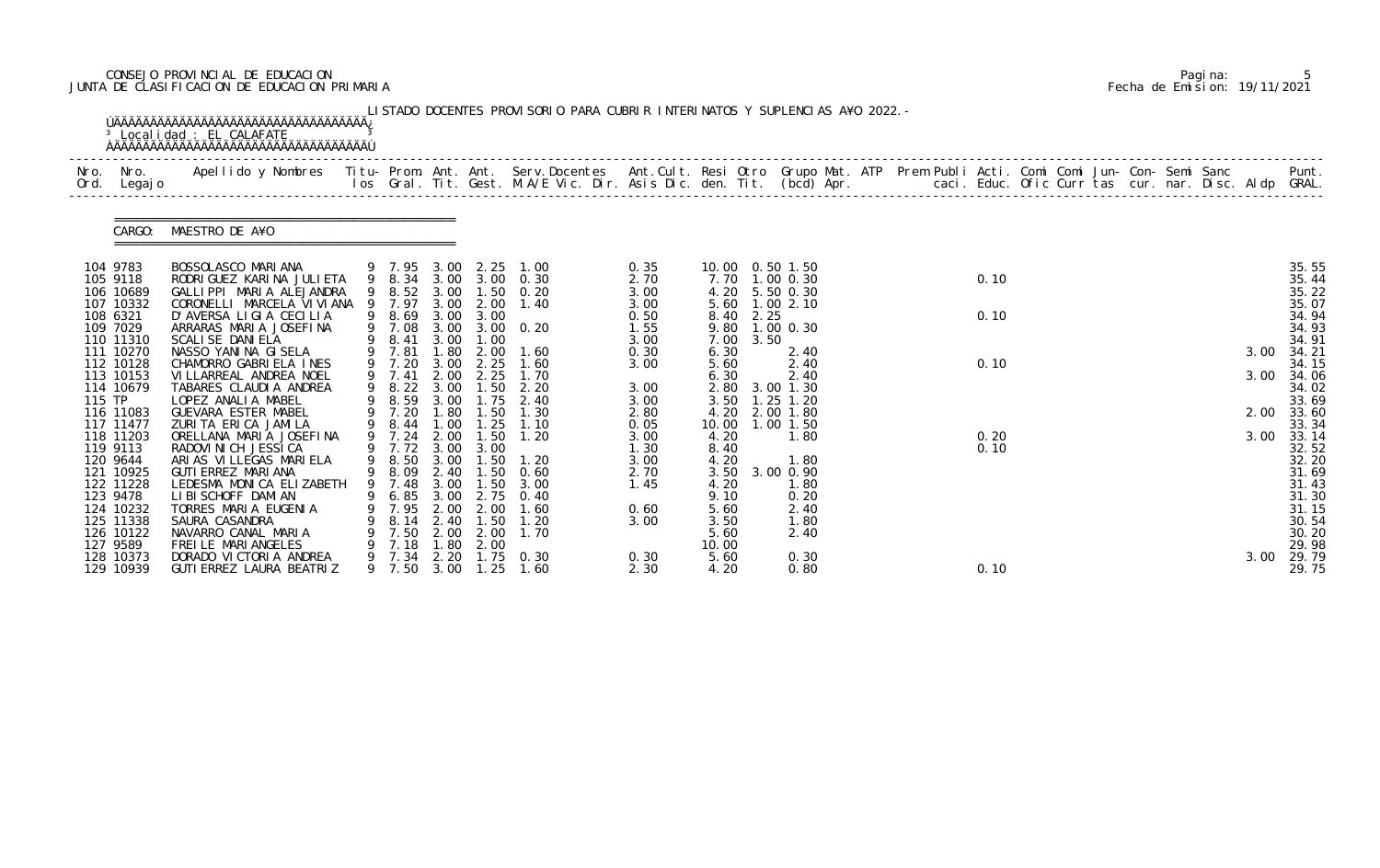# CONSEJO PROVINCIAL DE EDUCACION Pagina: 6 JUNTA DE CLASIFICACION DE EDUCACION PRIMARIA Fecha de Emision: 19/11/2021

| Nro.<br>Ord. | Nro.<br>Legaj o        | Apellido y Nombres - Titu- Prom. Ant. Ant. Serv.Docentes - Ant.Cult. Resi Otro Grupo Mat. ATP Prem Publi Acti. Comi Comi Jun- Con- Semi Sanc - - - Punt.<br>Ios Gral. Tit. Gest. M.A/E Vic. Dir. Asis Dic. den. Tit. (bcd) Apr. - |   |                |                            |                               |                              |              |              |                     |  |      |  |  |      |                |
|--------------|------------------------|-----------------------------------------------------------------------------------------------------------------------------------------------------------------------------------------------------------------------------------|---|----------------|----------------------------|-------------------------------|------------------------------|--------------|--------------|---------------------|--|------|--|--|------|----------------|
|              | CARGO:                 | MAESTRO DE A¥O                                                                                                                                                                                                                    |   |                |                            |                               |                              |              |              |                     |  |      |  |  |      |                |
|              | 130 12105              | VILLALBA MARIA ROSA                                                                                                                                                                                                               |   | 9 7.68         |                            |                               | 0.40 0.75 0.50               | 0.90         | 7.70         | 0.60                |  | 0.10 |  |  | 2.00 | 29.63          |
|              | 131 11618              | MARIN EMILCE BETTIANA<br>BASTI ANI FRANCO RUBEN                                                                                                                                                                                   |   | 9 8.20         | 1.20                       | 1.25                          | 1.00                         | 0.75         | 3.50         | 1.50                |  |      |  |  | 3.00 | 29.40          |
|              | 132 11200<br>133 11425 | PI EROTTO ALEJANDRO MI GUEL                                                                                                                                                                                                       | 9 | 9 9.08<br>6.57 | 1.20                       | 1.50                          | 1.00<br>3.00 1.25 0.90       | 0.70<br>3.00 | 4.20<br>3.50 | 1.80<br>1.20        |  | 0.15 |  |  |      | 28.63<br>28.42 |
|              | 134 11456              | PASTORINO SUSANA VALERIA                                                                                                                                                                                                          |   | 9 9.18         | 1.40                       | $\overline{\phantom{0}}$ . 25 | 0.70                         | 2.80         | 2.80         | 0.90                |  |      |  |  |      | 28.03          |
|              | 135 12600              | PEDRAZA TAPI A SEBASTI AN                                                                                                                                                                                                         |   | 9 8.31         | 0.20                       | 0.25                          |                              |              | 10.00        |                     |  |      |  |  |      | 27.76          |
|              | 136 12139              | MEDINA MARIELA ROMINA                                                                                                                                                                                                             | 9 | 8.45           | 0.60                       | 0.50                          | 0.40                         | 1.55         | 6.30         | 0.60                |  |      |  |  |      | 27.40          |
|              | 137 10143              | NORIEGA LUCIANA PAOLA                                                                                                                                                                                                             |   | 7.09           | 2.00                       | 2.00                          | 0.40                         |              | 6.30         | 0.60                |  |      |  |  |      | 27.39          |
|              | 138 11637<br>139 10255 | QUINT LORENA VANESA<br>CAMACHO LUIS ALBERTO                                                                                                                                                                                       |   | 7.28<br>9 7.81 | 1.20<br>3.00               | 1.25<br>1.25                  | 0.80<br>0. 20                | 0.05<br>1.25 | 3.50<br>4.20 | 1.20<br>0.10        |  |      |  |  | 3.00 | 27.28<br>26.81 |
|              | 140 11559              | CASTILLO CRISTIAN ALBERTO                                                                                                                                                                                                         | 9 | 8.78           | $\overline{\phantom{0}}$ . | .25                           | 1.00                         | 0.70         | 3.50         | 1.50                |  |      |  |  |      | 26.73          |
|              | 141 11634              | BLANCO NATALIA VIRGINIA                                                                                                                                                                                                           |   | 9 8.29         | 0.80                       | $\overline{0}$ .              | 0.70                         |              | 2.80         | 0.90                |  |      |  |  |      | 3.00 26.49     |
|              | 142 12255              | QUI ROZ MARI ANELA LUJAN                                                                                                                                                                                                          |   | 9 8.38         |                            | $0.40 \quad 0.50$             | 0.30                         | 0.35         | 4.20         |                     |  |      |  |  | 3.00 | 26.13          |
|              | 143 11929              | CASTILLO NADIA DE LOS                                                                                                                                                                                                             |   | 7.10           | 1.00                       | $\overline{\phantom{0}}$ .    | 0.70                         | 0.90         | 2.10         | 0.90                |  |      |  |  | 3.00 | 25.70          |
|              | 144 11880              | SORIA YAMILE AMIRA                                                                                                                                                                                                                |   | 9 8.32         | 0.80                       | 1.00                          | 0.60                         | 0.25         | 2.10         | .0000.90            |  |      |  |  |      | 23.97          |
|              | 145 12348<br>146 12752 | GARCIA MELANY FIORELLA<br>NU EZ MONICA ALICIA                                                                                                                                                                                     | 9 | 8.76<br>7.84   | 3.00                       | $\overline{\phantom{0}}$ .    | $0.60$ $0.50$ $0.30$<br>0.20 |              | 1.40<br>1.40 | 0.30<br>$1.00$ 0.30 |  |      |  |  | 3.00 | 23.86<br>23.74 |
|              | 147 11922              | PONCE PAOLA NOEMI                                                                                                                                                                                                                 |   | 9 7.46         | 0.80                       | 1.00                          | 0.70                         | 0.10         | 2.10         | 0.90                |  |      |  |  |      | 22.06          |
|              | 148 12150              | BERNAL VI VI ANA ANDREA                                                                                                                                                                                                           |   | 9 8.32         | 1.00                       | 0.75                          | 0.50                         | 0.25         | 1.40         | 0.60                |  |      |  |  |      | 21.82          |
|              | 149 12144              | SOLANO DALMA ISABEL                                                                                                                                                                                                               |   |                | 0. 80                      | 0.75                          |                              | 0.75         | 1.40         |                     |  | 0.10 |  |  |      | 20.54          |
|              | 150 12281              | CRESPO LUISINA MAGALI                                                                                                                                                                                                             |   | 8.36           |                            | $0.40\quad 0.50$              |                              | 0.10         | 1.40         |                     |  |      |  |  |      | 19.76          |
|              | 151 12287              | MI¥O JESSICA GRISELDA                                                                                                                                                                                                             | 9 | 8.45           |                            |                               | $0.60$ $0.50$ $0.20$         | 0.25         | 0.70         | 0.30                |  |      |  |  |      | 20.00          |
|              | 152 12885<br>153 11820 | ROMERO KARINA ESTELA                                                                                                                                                                                                              | 9 | 8.55           | 1.40<br>1.20               |                               |                              | 2.85         | 1.50         |                     |  |      |  |  |      | 23.30<br>23.19 |
|              | 154 12747              | MADERA MARINA ANDREA<br>ROMERO CINTIA YANINA                                                                                                                                                                                      |   | 7.49<br>9 7.90 | 1.40                       |                               | $1.00 \t 0.90$               | 0.40<br>3.00 |              | 1.20                |  |      |  |  | 2.00 | 21.30          |
|              | 155 10338              | DESIATA LUCIANO EDUARDO                                                                                                                                                                                                           |   | 9 7.40         |                            | $3.00$ 1.50                   |                              |              |              |                     |  |      |  |  |      | 20.90          |

|  | Pagi na: |                              |
|--|----------|------------------------------|
|  |          | Fecha de Emision: 19/11/2021 |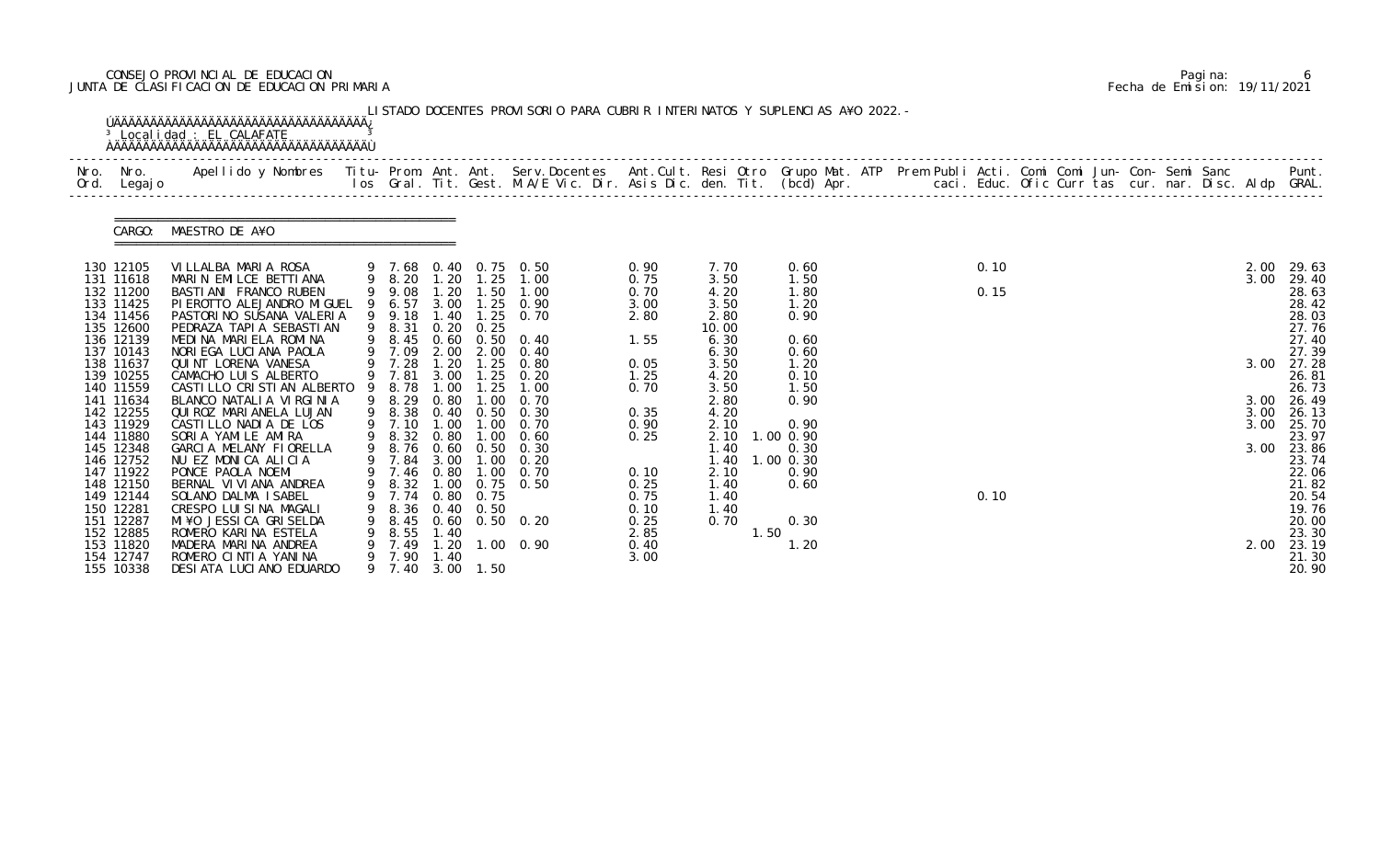# CONSEJO PROVINCIAL DE EDUCACION Pagina: 7 JUNTA DE CLASIFICACION DE EDUCACION PRIMARIA Fecha de Emision: 19/11/2021

| Nro.<br>Ord. | Nro.<br>Legaj o                                               | Apellido y Nombres - Titu- Prom. Ant. Ant. Serv.Docentes - Ant.Cult. Resi Otro Grupo Mat. ATP Prem Publi Acti. Comi Comi Jun- Con- Semi Sanc - - - Punt.<br>Ios Gral. Tit. Gest. M.A/E Vic. Dir. Asis Dic. den. Tit. (bcd) Apr. - |   |                                               |                                              |                                              |                                                        |                                              |                                                  |                                                           |      |      |                              |  |                                              |  |                      |                                                           |
|--------------|---------------------------------------------------------------|-----------------------------------------------------------------------------------------------------------------------------------------------------------------------------------------------------------------------------------|---|-----------------------------------------------|----------------------------------------------|----------------------------------------------|--------------------------------------------------------|----------------------------------------------|--------------------------------------------------|-----------------------------------------------------------|------|------|------------------------------|--|----------------------------------------------|--|----------------------|-----------------------------------------------------------|
|              | CARGO:                                                        | MAESTRO DE A¥O                                                                                                                                                                                                                    |   |                                               |                                              |                                              |                                                        |                                              |                                                  |                                                           |      |      |                              |  |                                              |  |                      |                                                           |
|              | 156 12841<br>157 12597                                        | CARDOZO LUCIA BELEN<br>MORALES ALEJANDRO<br>LATORRE PAULA ROCIO                                                                                                                                                                   |   | 9 7.65 1.20<br>9 7.38<br>9 9.03               | 0.40                                         | $1.20 \quad 0.25$                            |                                                        | 2.85<br>1.80                                 |                                                  |                                                           |      |      |                              |  |                                              |  |                      | 20.70<br>19.63                                            |
|              | 158 12789<br>159 12512<br>160 12602<br>161 12753<br>162 12788 | YULAN TALIA AYELEN<br>PONCE MARIA BELEN<br>ARANDA BRAIAN FRANCISCO<br>FERREYRA ROSARIO PATRICIA 9 7.66                                                                                                                            |   | 9 6.98 0.80 0.25<br>9 7.56                    | 0.80                                         |                                              | 9 8.00 0.20 0.25 0.10                                  | 0.40                                         |                                                  |                                                           |      |      |                              |  |                                              |  |                      | 18.43<br>17.55<br>17.43<br>17.36<br>16.66                 |
|              | CARGO:                                                        | MAESTRO INTERNADO                                                                                                                                                                                                                 |   |                                               |                                              |                                              |                                                        |                                              |                                                  |                                                           |      |      |                              |  |                                              |  |                      |                                                           |
|              | 1 T 73<br>2 TAD 11<br>3 10178                                 | MORALES RAGGHIANTI ANA<br>SCHNABL ROSA MARIA<br>WILCHE GRISELDA VI VI ANA                                                                                                                                                         |   | 6, 7.23                                       |                                              | $1.60 \quad 0.50$                            | 6 7.15 3.00 1.00 3.00<br>6 8.70 3.00 1.75 3.00<br>1.60 | 3.00<br>3.00<br>1.95                         |                                                  | 10.00 5.50 3.00<br>10.00  0.50  3.00<br>10.00  1.50  2.00 | 0.20 |      | 0.05                         |  | 1.00<br>2.00                                 |  | 3.00<br>3.00         | 45.85<br>41.00<br>35.38                                   |
|              | CARGO:                                                        | MAESTRO ESP. EDUC. ARTI STI CA: PLASTI CA                                                                                                                                                                                         |   |                                               |                                              |                                              |                                                        |                                              |                                                  |                                                           |      |      |                              |  |                                              |  |                      |                                                           |
|              | T 80<br>2 645<br>3 T 80<br>4 T 9<br>5 T 80<br>6 T9/73         | ROLDAN LORENA ALEJANDRA<br>SAN PEDRO SI LVI NA ANDREA<br>SKVARCA CARLA IRENE<br>ORTI Z ANDREA<br>COCCI MARIA JIMENA<br>ZI LLE SANDRA PAOLA                                                                                        | 9 | 9.42<br>7. 78<br>8.58<br>8.26<br>8.60<br>8.99 | 3.00<br>3.00<br>3.00<br>3.00<br>3.00<br>3.00 | 3.00<br>3.00<br>3.00<br>2.75<br>3.00<br>3.00 | 3.00<br>3.00<br>3.00<br>3.00<br>2.20<br>3.00           | 3.00<br>3.00<br>1.70<br>1.40<br>1.05<br>0.60 | 10.00<br>10.00<br>10.00<br>7.00<br>9.10<br>10.00 | 3.00<br>3.00 3.00<br>3.00<br>2.25 3.00<br>3.00<br>3.00    |      | 0.40 | 0.05<br>0.20<br>0.10<br>0.10 |  | 1.00<br>1.00<br>1.00<br>1.00<br>1.00<br>1.00 |  | 3.00<br>3.00<br>3.00 | $3.00$ 47.82<br>45.83<br>45.48<br>43.76<br>42.95<br>41.69 |

|  | Pagi na: |                              |
|--|----------|------------------------------|
|  |          | Fecha de Emision: 19/11/2021 |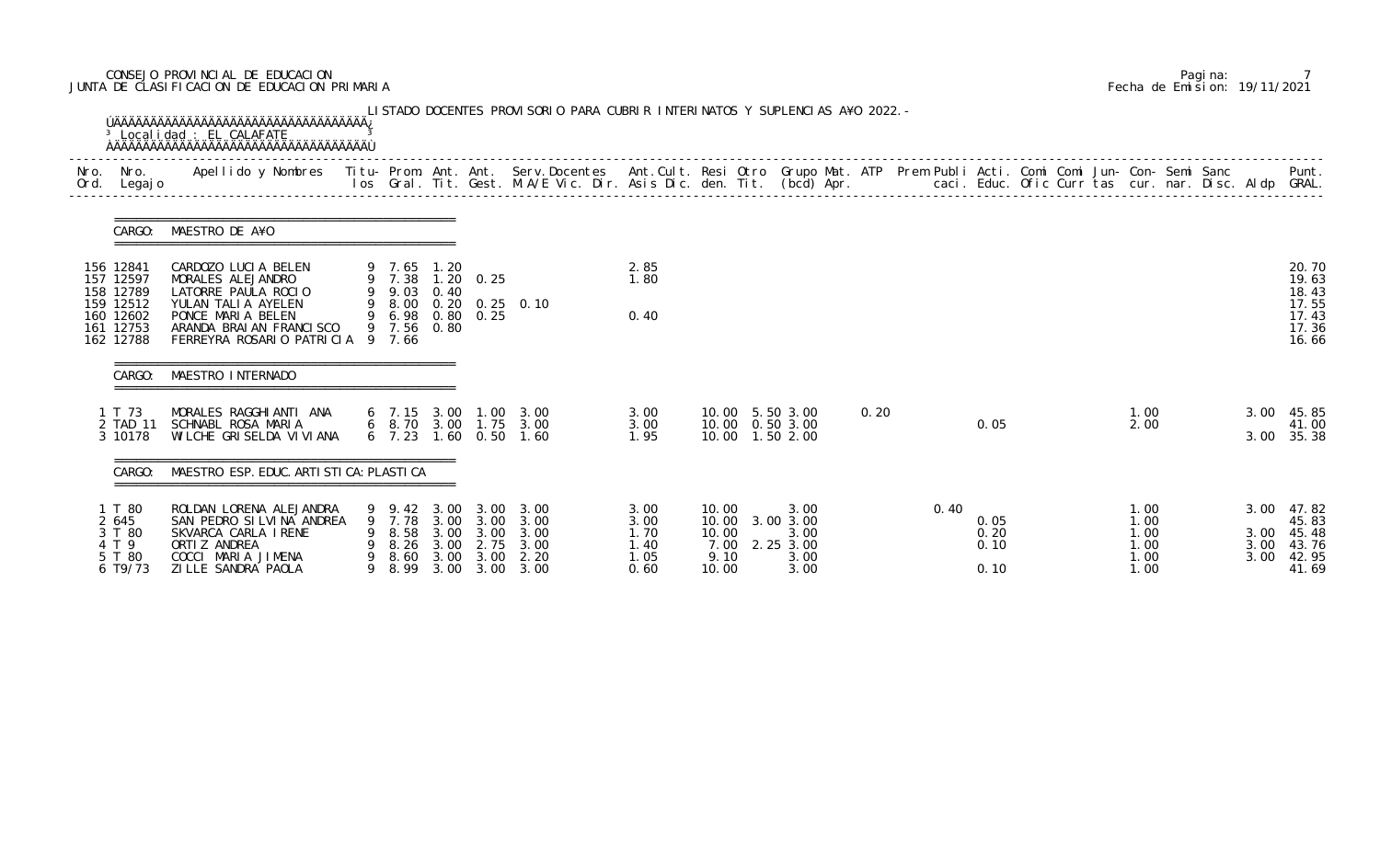# CONSEJO PROVINCIAL DE EDUCACION Pagina: 8 JUNTA DE CLASIFICACION DE EDUCACION PRIMARIA Fecha de Emision: 19/11/2021

| Nro.<br>Ord. | Nro.<br>Legaj o                                                                                                                       | Apellido y Nombres - Titu- Prom. Ant. Ant. Serv.Docentes - Ant.Cult. Resi Otro Grupo Mat. ATP - Prem Publi Acti. Comi Comi Jun- Con- Semi Sanc - - - - Punt.<br>Ios Gral. Tit. Gest. M.A/E Vic. Dir. Asis Dic. den. Tit. (bcd) Ap                                                       |   |                                                                                                                          |                                                                                      |                                                                                           |                                                         |                                                              |                                                                                          |                              |      |                      |  |      |                              |  |              |                                                                                                          |
|--------------|---------------------------------------------------------------------------------------------------------------------------------------|-----------------------------------------------------------------------------------------------------------------------------------------------------------------------------------------------------------------------------------------------------------------------------------------|---|--------------------------------------------------------------------------------------------------------------------------|--------------------------------------------------------------------------------------|-------------------------------------------------------------------------------------------|---------------------------------------------------------|--------------------------------------------------------------|------------------------------------------------------------------------------------------|------------------------------|------|----------------------|--|------|------------------------------|--|--------------|----------------------------------------------------------------------------------------------------------|
|              | CARGO:                                                                                                                                | MAESTRO ESP. EDUC. ARTI STI CA: PLASTI CA                                                                                                                                                                                                                                               |   |                                                                                                                          |                                                                                      |                                                                                           |                                                         |                                                              |                                                                                          |                              |      |                      |  |      |                              |  |              |                                                                                                          |
|              | 7 T 73<br>8 7032<br>9 T 89<br>10 10800<br>11 8469<br>12 10049<br>13 10279<br>14 10813<br>15 10854<br>16 10587<br>17 10077<br>18 11723 | TOSSI SANDRA ALICIA<br>BRAVO DAMI AN OSCAR<br>MARTIN ALEJANDRA ELIDA<br>CALLEJA LAURA<br>ROSSI ELIANA RITA<br>ALFARO MARIA MERCEDES<br>TEDESCO JORGELINA LIDIA<br>MAZA PAULA VERONICA<br>I BARROLA DAVI D RAMON<br>SANDOVAL GUADALUPE<br>CORONEL DIAZ VIRGINIA<br>MOYANO ROMERO CYNTHIA |   | $9$ $9$ $31$<br>$9$ $9$ 21<br>9 8.77<br>8.86<br>8.36<br>9 7.51<br>9 7.45<br>9 8.78<br>9 6.77<br>8.90<br>9 7.11<br>9 8.35 | 3.00<br>3.00<br>1.60<br>2.80<br>3.00<br>1.60<br>1.80<br>1.40<br>1.20<br>3.00<br>1.40 | 3.00<br>3.00<br>2.80 2.25<br>1.50<br>2.75<br>2.25<br>1.50<br>1.25<br>1.50<br>2.00<br>1.00 | 3.00<br>1.60<br>1.60<br>1.10<br>1.75 1.00               | 0.95<br>3.00<br>0.50<br>0.80<br>2.80<br>0.35<br>0.40<br>0.25 | 10.00<br>10.00<br>6.30<br>10.00<br>9.80<br>5.60<br>10.00<br>7.00<br>4.20<br>2.10<br>0.70 | 3.00<br>2.40<br>2.40<br>1.50 |      | 0.15                 |  | 0.10 | 1.00<br>1.00                 |  | 3.00         | 41.31<br>39.41<br>37.12<br>35.56<br>33.51<br>30.16<br>29.90<br>28.23<br>25.62<br>22.95<br>21.81<br>19.75 |
|              | 19 12676<br>20 9315<br>21 9152<br>22 10442<br>23 9145                                                                                 | MASTRANGELO LAURA SOFIA<br>SORIA NICOLAS FEDERICO<br>VI NSENNAU JORGELI NA<br>PONS ANDREA NOEMI<br>ROMJEM MARISA CRISTINA                                                                                                                                                               | 9 | 8.86<br>6 7.95<br>3 8.85                                                                                                 | 2.20<br>3.00                                                                         | 2.25<br>3 10 00 3 00 2 00<br>2.75                                                         | 1.80<br>6 8.24 3.00 3.00 0.40<br>1.00<br>2.20           | 3.00<br>1.90<br>3.00                                         | 7.00 3.00 2.70<br>6.30 3.00 0.20<br>5.60 3.00 1.10<br>7.70                               | 3.00                         |      | 0.25<br>0.10         |  |      |                              |  | 3.00         | 17.86<br>36.15<br>32.04<br>34.80<br>30.50                                                                |
|              | CARGO:                                                                                                                                | PES ED. ARTI STI CA: PLASTI CO VI SUAL                                                                                                                                                                                                                                                  |   |                                                                                                                          |                                                                                      |                                                                                           |                                                         |                                                              |                                                                                          |                              |      |                      |  |      |                              |  |              |                                                                                                          |
|              | 1 T 80<br>2 645<br>3 T 80<br>4 T 9                                                                                                    | ROLDAN LORENA ALEJANDRA<br>SAN PEDRO SILVINA ANDREA<br>SKVARCA CARLA IRENE<br>ORTI Z ANDREA                                                                                                                                                                                             |   | 9 9.42 3.00<br>9 8.26 3.00                                                                                               |                                                                                      | 9 7.78 3.00 3.00                                                                          | 3.00 3.00<br>3.00<br>9 8.58 3.00 3.00 3.00<br>2.75 3.00 | 3.00<br>3.00<br>1.70<br>1.40                                 | 10.00<br>10.00 3.00 3.00<br>10.00<br>7.00 2.25 3.00                                      | 3.00<br>3.00                 | 0.40 | 0.05<br>0.20<br>0.10 |  |      | 1.00<br>1.00<br>1.00<br>1.00 |  | 3.00<br>3.00 | 47.82<br>45.83<br>3.00 45.48<br>43.76                                                                    |

|  | Pagi na: |                              |
|--|----------|------------------------------|
|  |          | Fecha de Emision: 19/11/2021 |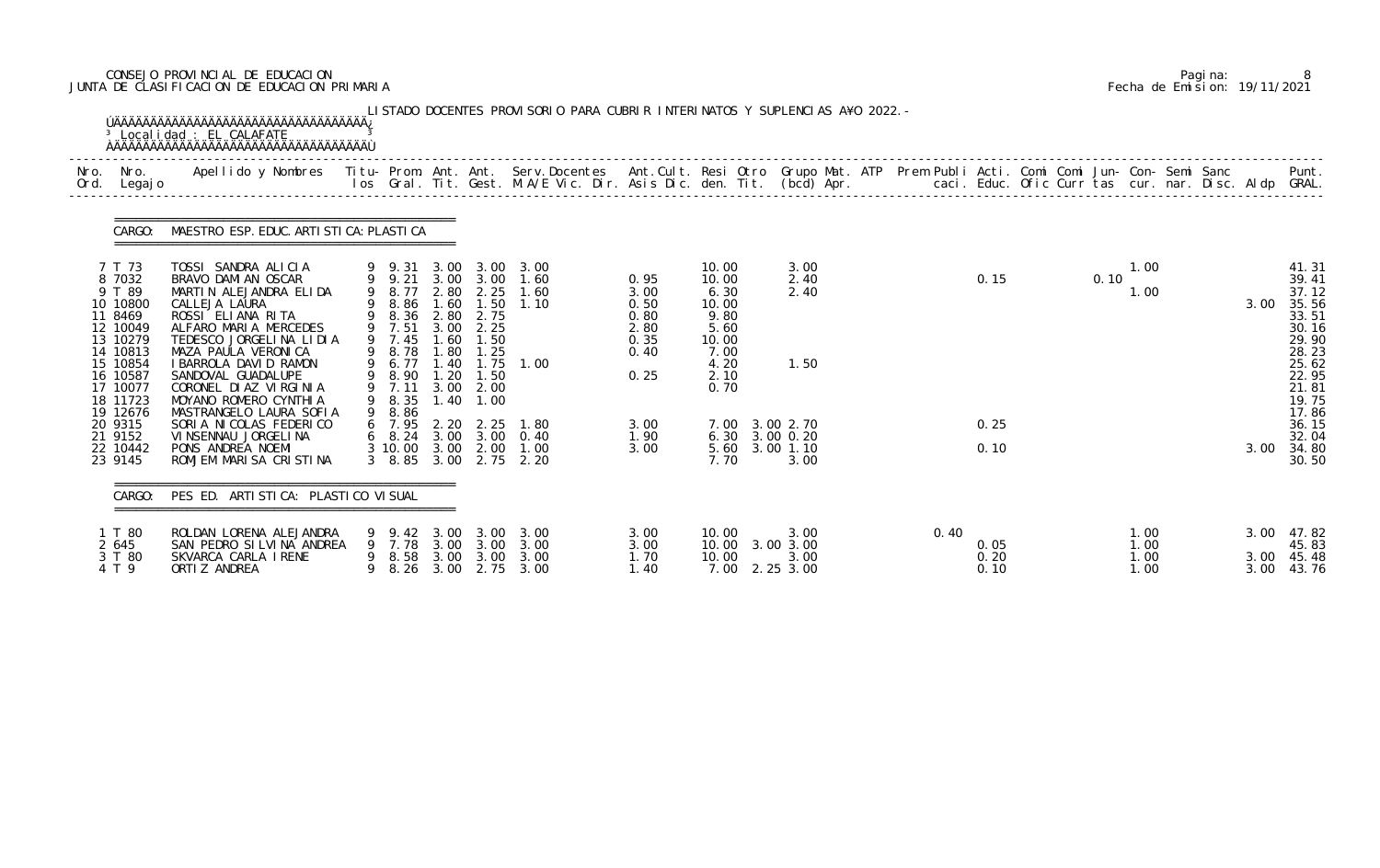# CONSEJO PROVINCIAL DE EDUCACION Pagina: 9 JUNTA DE CLASIFICACION DE EDUCACION PRIMARIA Fecha de Emision: 19/11/2021

| Nro. Nro.<br>Ord. Legajo                                                                                                                                                                     | Apellido y Nombres  Titu- Prom. Ant. Ant. Serv.Docentes  Ant.Cult. Resi Otro Grupo Mat. ATP Prem Publi Acti. Comi Comi Jun- Con- Semi Sanc         Punt.<br>Ios Gral. Tit. Gest. M.A/E Vic. Dir. Asis Dic. den. Tit. (bcd) Apr.                                                                                                                                                                                   |                                                                                                                                     |                                                      |                                                                            |                                                                                                                                                                                |                                                                                              |                                                                                                                                               |                                              |                      |                                      |              |                                                                                                                                                       |
|----------------------------------------------------------------------------------------------------------------------------------------------------------------------------------------------|-------------------------------------------------------------------------------------------------------------------------------------------------------------------------------------------------------------------------------------------------------------------------------------------------------------------------------------------------------------------------------------------------------------------|-------------------------------------------------------------------------------------------------------------------------------------|------------------------------------------------------|----------------------------------------------------------------------------|--------------------------------------------------------------------------------------------------------------------------------------------------------------------------------|----------------------------------------------------------------------------------------------|-----------------------------------------------------------------------------------------------------------------------------------------------|----------------------------------------------|----------------------|--------------------------------------|--------------|-------------------------------------------------------------------------------------------------------------------------------------------------------|
|                                                                                                                                                                                              | CARGO: PES ED. ARTISTICA: PLASTICO VISUAL                                                                                                                                                                                                                                                                                                                                                                         |                                                                                                                                     |                                                      |                                                                            |                                                                                                                                                                                |                                                                                              |                                                                                                                                               |                                              |                      |                                      |              |                                                                                                                                                       |
| 5 T 80<br>6 T9/73<br>7 T 73<br>8 7032<br>9 T 89<br>10 10800<br>11 8469<br>12 10049<br>13 10279<br>14 10813<br>15 10854<br>16 10587<br>17 10077<br>18 11723<br>19 12676<br>20 9315<br>21 9152 | COCCI MARIA JIMENA<br>ZILLE SANDRA PAOLA<br>TOSSI SANDRA ALICIA<br>BRAVO DAMI AN OSCAR<br>MARTIN ALEJANDRA ELIDA<br>CALLEJA LAURA<br>ROSSI ELIANA RITA<br>ALFARO MARIA MERCEDES<br>TEDESCO JORGELINA LIDIA<br>MAZA PAULA VERONICA<br>I BARROLA DAVI D RAMON<br>SANDOVAL GUADALUPE<br>CORONEL DIAZ VIRGINIA<br>MOYANO ROMERO CYNTHIA<br>MASTRANGELO LAURA SOFIA<br>SORIA NICOLAS FEDERICO<br>VI NSENNAU JORGELI NA | 9 9.31<br>9 9.21<br>9 8.77<br>9 8.86<br>9 8.36 2.80<br>9 7.51<br>9 7.45<br>9 8.78<br>9 6.77<br>9 8.90<br>9 7.11<br>9 8.35<br>9 8.86 | 2.80<br>1.60<br>3.00<br>1.60<br>1.80<br>1.40<br>1.20 | 2.25<br>2.75<br>2.25<br>1.50<br>1.25<br>1.50<br>3.00 2.00<br>$1.40$ $1.00$ | 9 8.60 3.00 3.00 2.20<br>9 8.99 3.00 3.00 3.00<br>3.00 3.00 3.00<br>3.00 3.00 1.60<br>1.60<br>$1.50$ $1.10$<br>$1.75$ $1.00$<br>6 7.95 2.20 2.25 1.80<br>6 8.24 3.00 3.00 0.40 | 1.05<br>0.60<br>0.95<br>3.00<br>0.50<br>0.80<br>2.80<br>0.35<br>0.40<br>0.25<br>3.00<br>1.90 | 9.10<br>10.00<br>10.00<br>10.00<br>6.30<br>10.00<br>9.80<br>5.60<br>10.00<br>7.00<br>4.20<br>2.10<br>0.70<br>7.00 3.00 2.70<br>6.30 3.00 0.20 | 3.00<br>3.00<br>3.00<br>2.40<br>2.40<br>1.50 | 0.10<br>0.15<br>0.25 | 1.00<br>1.00<br>1.00<br>0.10<br>1.00 | 3.00<br>3.00 | 42.95<br>41.69<br>41.31<br>39.41<br>37.12<br>35.56<br>33.51<br>30.16<br>29.90<br>28.23<br>25.62<br>22.95<br>21.81<br>19.75<br>17.86<br>36.15<br>32.04 |
| CARGO:                                                                                                                                                                                       | MAESTRO ESP. EDUC. ARTI STI CA: MUSI CA                                                                                                                                                                                                                                                                                                                                                                           |                                                                                                                                     |                                                      |                                                                            |                                                                                                                                                                                |                                                                                              |                                                                                                                                               |                                              |                      |                                      |              |                                                                                                                                                       |
| 1 T 73<br>2 7622<br>3 7042<br>4 5354                                                                                                                                                         | ANDRADE MATIAS ROBERTO<br>PAGANI MARIA FLORENCIA<br>FANTONI ANALIA BEATRIZ<br>ECHANDI MARIA CECILIA                                                                                                                                                                                                                                                                                                               | 9 7.40                                                                                                                              |                                                      | 9 7.16 3.00 3.00<br>3.00 3.00                                              | 9 7.96 2.80 2.50 3.00<br>9 8.90 3.00 3.00 0.20                                                                                                                                 | 1.10<br>1.50<br>2.95<br>1.25                                                                 | 6.30<br>10.00  0.50  0.30<br>10.00<br>10.00 0.50                                                                                              | 2.80                                         |                      | 1.00                                 | 3.00         | 39.46<br>36.40<br>35.11<br>34.15                                                                                                                      |

|  | Pagi na: |                              |
|--|----------|------------------------------|
|  |          | Fecha de Emision: 19/11/2021 |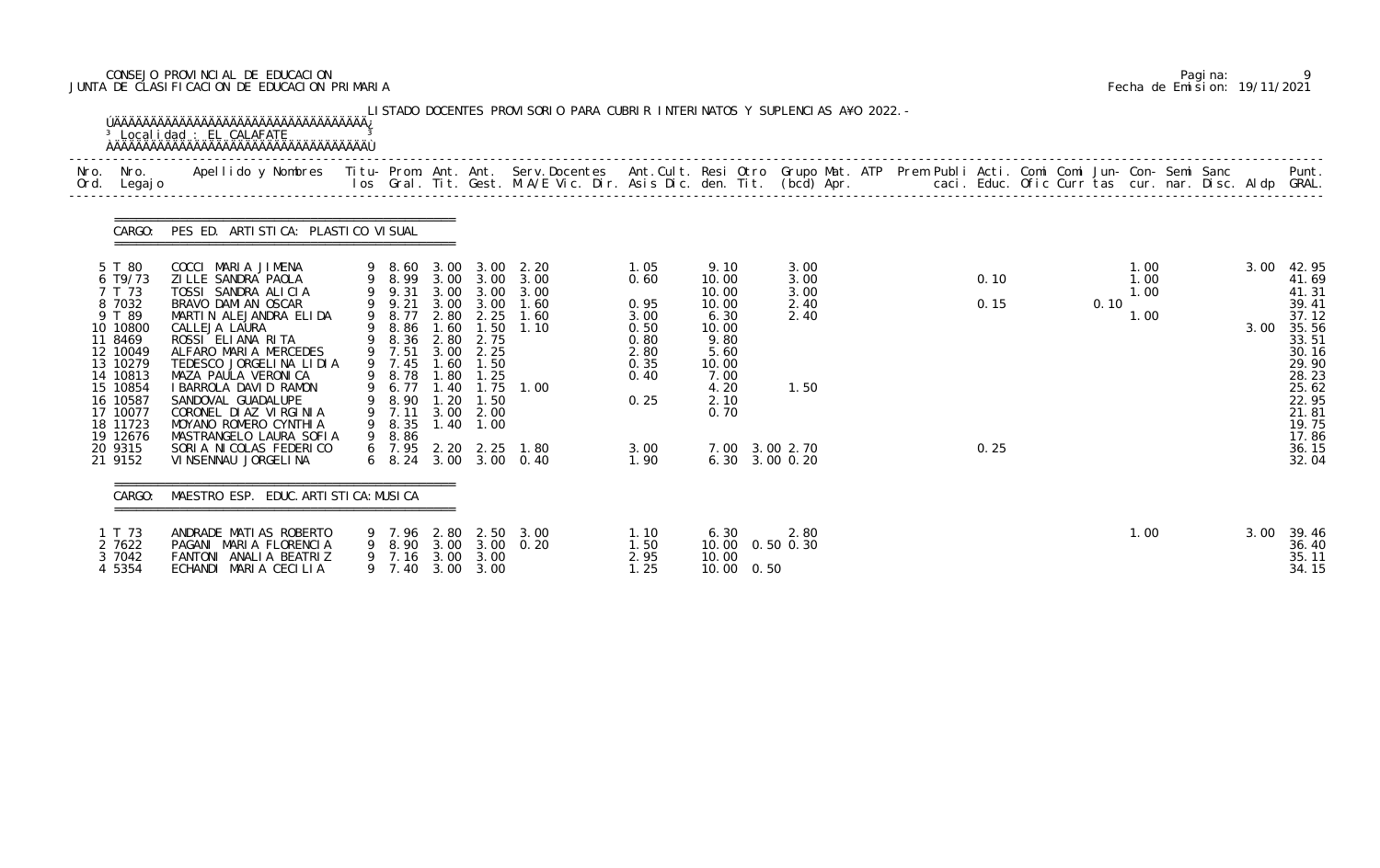# CONSEJO PROVINCIAL DE EDUCACION Pagina: 10 JUNTA DE CLASIFICACION DE EDUCACION PRIMARIA Fecha de Emision: 19/11/2021

| Nro. Nro.<br>Ord. Legajo | Apellido y Nombres - Titu- Prom. Ant. Ant. Serv.Docentes - Ant.Cult. Resi Otro Grupo Mat. ATP Prem Publi Acti. Comi Comi Jun- Con- Semi Sanc - - - Punt.<br>Ios Gral. Tit. Gest. M.A/E Vic. Dir. Asis Dic. den. Tit. (bcd) Apr. - |                       |  |                       |                |                           |      |  |      |  |      |      |                |
|--------------------------|-----------------------------------------------------------------------------------------------------------------------------------------------------------------------------------------------------------------------------------|-----------------------|--|-----------------------|----------------|---------------------------|------|--|------|--|------|------|----------------|
| CARGO:                   | MAESTRO ESP. EDUC. ARTI STI CA: MUSI CA                                                                                                                                                                                           |                       |  |                       |                |                           |      |  |      |  |      |      |                |
| 5 9627<br>6 12827        | VI LLEGAS GERARDO ROBERTO<br>GUI LLETTI DAI ANA NOELIA                                                                                                                                                                            | 9 7.61 0.60           |  | 9 7.76 2.00 2.25 0.80 | 0.25<br>0.10   | 5.60                      | 0.80 |  |      |  |      |      | 28.46<br>17.31 |
| 7 10914                  | SAMOLUK RICARDO ALBERTO                                                                                                                                                                                                           |                       |  | 3 8.66 2.60 1.75 1.30 | 0.10           | 4.90                      | 1.70 |  |      |  |      |      | 3.00 27.01     |
| CARGO:                   | PES ED. ARTISTICA: MUSICA                                                                                                                                                                                                         |                       |  |                       |                |                           |      |  |      |  |      |      |                |
| 1 T 73<br>2 7622         | ANDRADE MATIAS ROBERTO<br>PAGANI MARIA FLORENCIA                                                                                                                                                                                  | 9 7.96 2.80 2.50 3.00 |  | 9 8.90 3.00 3.00 0.20 | 1.10<br>1.50   | 6.30<br>10.00  0.50  0.30 | 2.80 |  |      |  | 1.00 | 3.00 | 39.46<br>36.40 |
| 3 7042                   | FANTONI ANALIA BEATRIZ                                                                                                                                                                                                            | 9 7.16 3.00 3.00      |  |                       | 2.95           | 10.00                     |      |  |      |  |      |      | 35.11          |
| 4 5354                   | ECHANDI MARIA CECILIA                                                                                                                                                                                                             | 9 7.40 3.00 3.00      |  |                       | 1.25           | 0.50<br>10.00             |      |  |      |  |      |      | 34.15          |
| 5 9627<br>6 12827        | VI LLEGAS GERARDO ROBERTO<br>GUI LLETTI DAI ANA NOELI A                                                                                                                                                                           | 9 7.61 0.60           |  | 9 7.76 2.00 2.25 0.80 | 0.25<br>0.10   | 5.60                      | 0.80 |  |      |  |      |      | 28.46<br>17.31 |
| 7 10914                  | SAMOLUK RICARDO ALBERTO                                                                                                                                                                                                           |                       |  | 3 8.66 2.60 1.75 1.30 | 0.10           | 4.90                      | 1.70 |  |      |  |      |      | 3.00 27.01     |
|                          | MAESTRO ESP. EDUC. ARTI STI CA: TEATRO                                                                                                                                                                                            |                       |  |                       |                |                           |      |  |      |  |      |      |                |
| 8480                     | LOPEZ LOPEZ FERNANDA                                                                                                                                                                                                              |                       |  | 9 8.41 3.00 3.00 1.80 | 2.10 0.20 9.10 | 2.80                      | 2.70 |  | 0.10 |  |      |      | 39.41<br>20.24 |
| 2 12750                  | CAMPOS STEEL SARA                                                                                                                                                                                                                 | 9 8.44                |  |                       |                |                           |      |  |      |  |      |      |                |

|  | Pagi na: | 10                           |
|--|----------|------------------------------|
|  |          | Fecha de Emision: 19/11/2021 |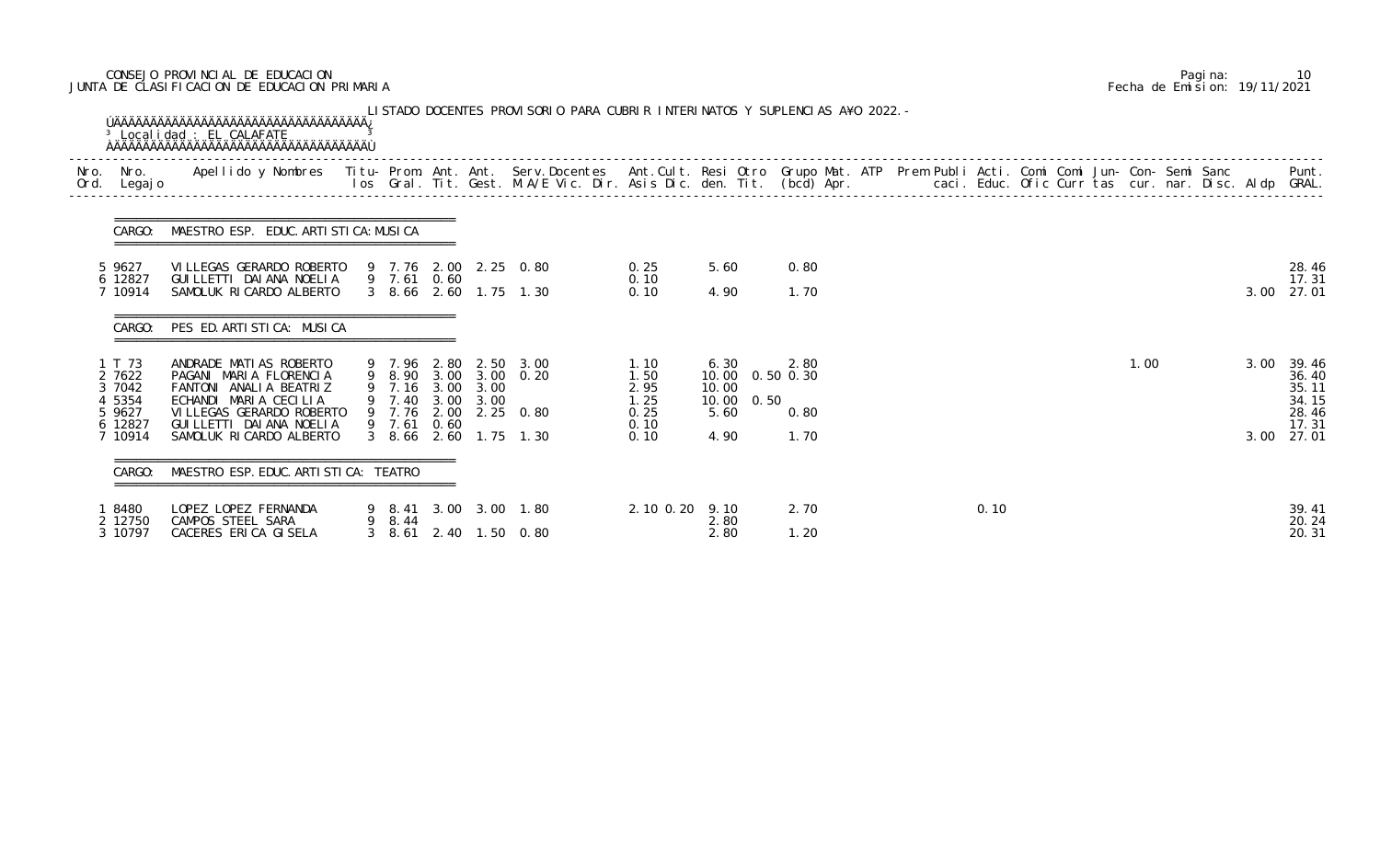# CONSEJO PROVINCIAL DE EDUCACION Pagina: 11 JUNTA DE CLASIFICACION DE EDUCACION PRIMARIA Fecha de Emision: 19/11/2021

|              |                                          | <sup>3</sup> Localidad : EL CALAFATE<br><b>OAAAAAAAAAAAAAAAAAAAAAAAAAAAAAAAAAA</b>                                                             |   |                                         |                              |                                          | LISTADO DOCENTES PROVISORIO PARA CUBRIR INTERINATOS Y SUPLENCIAS A¥O 2022. -                                             |                               |                                 |                                             |  |                      |  |                              |  |                      |                                       |
|--------------|------------------------------------------|------------------------------------------------------------------------------------------------------------------------------------------------|---|-----------------------------------------|------------------------------|------------------------------------------|--------------------------------------------------------------------------------------------------------------------------|-------------------------------|---------------------------------|---------------------------------------------|--|----------------------|--|------------------------------|--|----------------------|---------------------------------------|
| Nro.<br>Ord. | Nro.<br>Legaj o                          | Apellido y Nombres - Titu- Prom. Ant. Ant. Serv.Docentes - Ant.Cult. Resi Otro Grupo Mat. ATP - Prem Publi Acti. Comi Comi Jun- Con- Semi Sanc |   |                                         |                              |                                          | los Gral. Tit. Gest. M.A/E Vic. Dir. Asis Dic. den. Tit. (bcd) Apr. caci. Educ. Ofic Curr tas cur. nar. Disc. Aldp GRAL. |                               |                                 |                                             |  |                      |  |                              |  |                      | Punt.                                 |
|              | CARGO:                                   | MAESTRO ESP. EDUC. ARTI STI CA: DANZAS                                                                                                         |   |                                         |                              |                                          |                                                                                                                          |                               |                                 |                                             |  |                      |  |                              |  |                      |                                       |
|              | 645<br>2 10812<br>3 12696                | SAN PEDRO SILVINA ANDREA<br>LOPEZ GUADALUPE EUGENIA<br>GODOY KARINA ALEJANDRA                                                                  |   |                                         |                              | $6\quad 8.23\quad 0.40\quad 0.25$        | 9 6.88 3.00 3.00 3.00<br>9 8.82 3.00 1.50 0.40                                                                           | 3.00<br>1.55                  | 10.00                           | 10.00 3.00 3.00<br>$0.50$ $0.60$            |  | 0.05                 |  | 1.00                         |  | 3.00                 | 44.93<br>28.37<br>24.88               |
|              | CARGO:                                   | MAESTRO ESP. DE EDUCACION FISICA                                                                                                               |   |                                         |                              |                                          |                                                                                                                          |                               |                                 |                                             |  |                      |  |                              |  |                      |                                       |
|              | 1 T 9<br>2 T 73<br>3 T 73<br>4 T 9       | MENDEZ FERNANDO MARTIN<br>VIDELA LORENA AYELEN<br>MARTINEZ VIVIANA GRACIELA<br>PASTINE ACOSTA LUCAS                                            | 9 | 9 6.65 3.00<br>8.12<br>9 7.23           | 3.00<br>2.20                 | 9 7.92 3.00 3.00<br>3.00<br>2.75         | 3.00 3.00<br>1.20<br>3.00<br>2.00                                                                                        | 3.00<br>1.80<br>3.00<br>3.00  | 10.00<br>9.80<br>10.00<br>10.00 | 3.00<br>$1.25$ $2.10$<br>3.00<br>2.80       |  | 0.50<br>0.15<br>0.10 |  | 1.00<br>1.00<br>1.00<br>1.00 |  | 3.00<br>3.00<br>3.00 | 45.15<br>43.22<br>43.12<br>43.08      |
|              | 5 T 80<br>6 T 73<br>7 8100<br>8 T 73     | DE ANA ANDREA LAURA<br>MENDEZ FACUNDO SEBASTIAN<br>PENA ANALIA NATALIA<br>CLOS BARBARA ALEJANDRA                                               | 9 | 9 6.13<br>6.65<br>9 7.46 3.00<br>9 8.03 | 3.00<br>2.80<br>3.00         | 3.00<br>3.00<br>3.00<br>3.00             | 2.80<br>2.60<br>1.20<br>2.20                                                                                             | 3.00<br>1.75<br>3.00<br>3.00  | 10.00<br>10.00<br>9.80<br>10.00 | 2.00 3.00 0.10<br>3.00<br>4.25 1.80<br>3.00 |  | 0.25<br>0.10         |  | 1.00<br>1.00<br>1.00         |  | 3.00                 | 43.03<br>42.80<br>42.76<br>42.33      |
|              | 9 T 73<br>10 T 80<br>11 T 80<br>12 T 9   | ESCOBAR ADRIAN EDGARDO<br>SCILABRA MARTIN EMILIANO<br>CAPONE HERNAN GUSTAVO<br>POLO MARGARI TA SUSANA                                          |   | 9 6.85<br>9 7.86<br>7.60                | 3.00<br>2.60<br>3.00         | 3.00<br>9 7.00 3.00 3.00<br>3.00<br>3.00 | 3.00<br>3.00<br>1.80<br>3.00                                                                                             | 3.00<br>3.00<br>1.35<br>2.20  | 10.00<br>10.00<br>9.80<br>10.00 | 3.00<br>3.00<br>2.40<br>3.00                |  | 0.35<br>0.15<br>0.15 |  | 1.00<br>1.00<br>1.00<br>1.00 |  |                      | 42.20<br>42.15<br>3.00 41.96<br>41.80 |
|              | 13 T 80<br>14 8094<br>15 T 80<br>16 7977 | LOFREDO MANCILLA PABLO<br>RUEDA NATALIA LAURA<br>DELGADO DEBORA<br>CARRIZO VIRGINIA LILIANA                                                    |   | 7.14<br>7.42<br>7.31<br>5.35            | 3.00<br>3.00<br>3.00<br>2.80 | 3.00<br>3.00<br>3.00<br>3.00             | 2.60<br>1.90<br>3.00<br>2.80                                                                                             | 1. 95<br>0.90<br>0.85<br>2.75 | 10.00<br>10.00<br>10.00<br>9.80 | 3.00<br>2.70<br>3.00<br>1.00 3.00           |  | 0.40<br>0.10<br>0.05 |  | 1.00<br>1.00                 |  | 3.00                 | 41.09<br>41.02<br>40.16<br>39.55      |
|              | 17 9979<br>18 9827                       | HERRERA MARCOS JUAN<br>CULLEN ALEJANDRO                                                                                                        |   | 9 7.87<br>7. 26                         | 2.00<br>3.00                 | 2.25<br>2.50                             | 1.40<br>1.60                                                                                                             | 3.00<br>0.65                  | 10.00<br>9.10                   | 1.70<br>3.00 2.70                           |  | 0.15                 |  |                              |  | 2.00                 | 39.22<br>38.96                        |

|  | Pagi na: | 11                           |
|--|----------|------------------------------|
|  |          | Fecha de Emision: 19/11/2021 |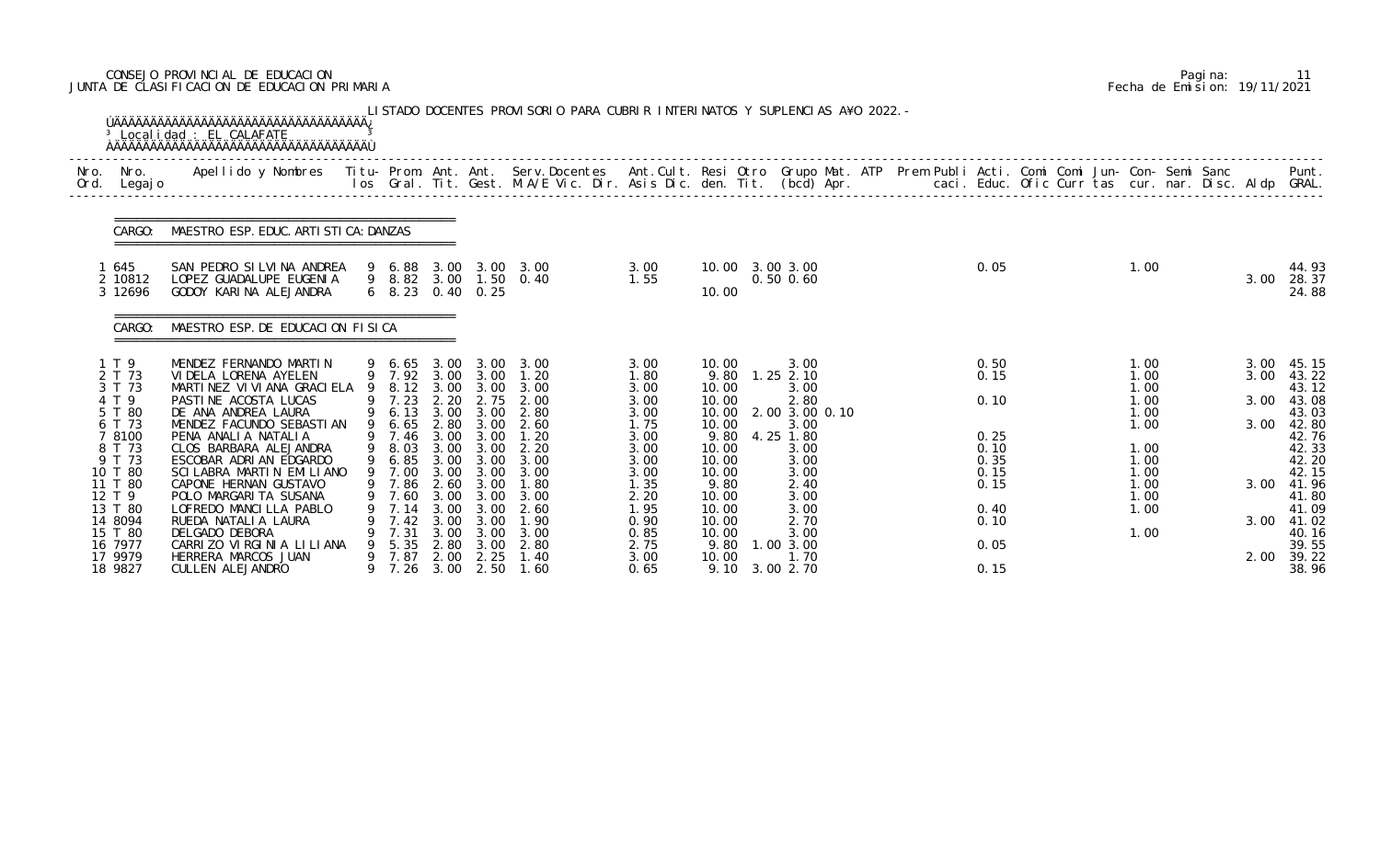# CONSEJO PROVINCIAL DE EDUCACION Pagina: 12 JUNTA DE CLASIFICACION DE EDUCACION PRIMARIA Fecha de Emision: 19/11/2021

|              |                                                                                                                       | <sup>3</sup> Localidad : EL CALAFATE                                                                                                                                                                                                                                                  |   |                                                                                  |                                                     |                                                                                            | LISTADO DOCENTES PROVISORIO PARA CUBRIR INTERINATOS Y SUPLENCIAS A¥O 2022. -                            |                                                                                      |                                                                                                     |                                                                                                 |  |                      |  |      |  |      |                                                                                                 |
|--------------|-----------------------------------------------------------------------------------------------------------------------|---------------------------------------------------------------------------------------------------------------------------------------------------------------------------------------------------------------------------------------------------------------------------------------|---|----------------------------------------------------------------------------------|-----------------------------------------------------|--------------------------------------------------------------------------------------------|---------------------------------------------------------------------------------------------------------|--------------------------------------------------------------------------------------|-----------------------------------------------------------------------------------------------------|-------------------------------------------------------------------------------------------------|--|----------------------|--|------|--|------|-------------------------------------------------------------------------------------------------|
| Nro.<br>Ord. | Nro.<br>Legaj o                                                                                                       | Apellido y Nombres  Titu- Prom. Ant. Ant. Serv.Docentes  Ant.Cult. Resi Otro Grupo Mat. ATP Prem Publi Acti. Comi Comi Jun- Con- Semi Sanc           Punt.<br>Ios Gral. Tit. Gest. M.A/E Vic. Dir. Asis Dic. den. Tit. (bcd) Apr.                                                     |   |                                                                                  |                                                     |                                                                                            |                                                                                                         |                                                                                      |                                                                                                     |                                                                                                 |  |                      |  |      |  |      |                                                                                                 |
|              | CARGO:                                                                                                                | MAESTRO ESP. DE EDUCACION FISICA                                                                                                                                                                                                                                                      |   |                                                                                  |                                                     |                                                                                            |                                                                                                         |                                                                                      |                                                                                                     |                                                                                                 |  |                      |  |      |  |      |                                                                                                 |
|              | 19 8484<br>20 9305<br>21 9462<br>22 4846<br>23 8350<br>24 7036<br>25 8098<br>26 8347<br>27 9110<br>28 8092<br>29 9080 | ECHEGARAY ROMINA NOELIA<br>LISONI MARINA ISABEL<br>TORRES VANESSA SOLEDAD<br>GUANES MI GUEL ANGEL<br>I MOBERDORFF CARLA LEONOR<br>VARELA ARIEL EMILIO<br>BELLINI CECILIA ELENA<br>POSSE GERONIMO ARMANDO<br>CAMPOPI ANO JULI ANA<br>ORTEGA LI SANDRO RAMON<br>GIGENA MANUEL ALEJANDRO |   | 9 7.42<br>9 7.95<br>6.65<br>8.66<br>9 7.21<br>9 7.75<br>9 7.51<br>6.62<br>9 7.65 | 2.00<br>3.00<br>3.00<br>2.80<br>3.00<br>3.00        | 9 7.91 2.40 2.50<br>2.50<br>3.00<br>2.80 3.00<br>3.00<br>3.00<br>3.00 3.00<br>3.00<br>3.00 | 9 7.05 2.60 3.00 1.00<br>1.80<br>1.20<br>1.80<br>0.60<br>0.30<br>0.20<br>2.20<br>1.20<br>3.00 3.00 0.40 | 1.75<br>0.95<br>1.40<br>2.10<br>2.50<br>3.00<br>3.00<br>3.00<br>0.30<br>0.70<br>0.55 | 10.00<br>10.00<br>10.00<br>5.75<br>10.00<br>8.40<br>8.40<br>10.00<br>9.80<br>7.70<br>10.00<br>10.00 | 1.20<br>2.70<br>1.80<br>2.40<br>0.90<br>0.50 0.30 0.20<br>0.30<br>3.00<br>1.80<br>$0.50$ $0.20$ |  | 0.30<br>0.20<br>0.05 |  | 1.00 |  | 3.00 | 38.60<br>38.26<br>38.07<br>38.05<br>36.85<br>36.56<br>36.31<br>36.25<br>35.76<br>35.32<br>34.30 |
|              | 30 7642<br>31 11825<br>32 8482<br>33 8477<br>34 8467<br>35 11520<br>36 10650<br>37 9291<br>38 11660<br>39 10974       | BOUZA ANA PAULA<br>PEREZ GORDILLO MONICA<br>GIMENEZ RAMIRO GASPAR<br>MAC CLAY ALEJO<br>CALVENTE MARIA SOL<br>MACEDO LEANDRO JOSE ISAAC 9 7.80<br>SANTANA MARIA EUGENIA<br>MENDEZ MARIANA MARIEL<br>HOLZMANN VALENTINA<br>BRITEZ NORMA ROXANA                                          | 9 | 8.61<br>9 7.62<br>6.65<br>9 7.58<br>9 7.35<br>9 7.74<br>9 7.00<br>8.53<br>7.70   | 3.00<br>0.80<br>2.60<br>1.40<br>2.20<br>1.20<br>.20 | 3.00<br>3.00 3.00<br>3.00<br>1.00 1.25<br>1.75<br>2.00<br>0.25                             | $1.00 \t 0.80$<br>3.00 3.00 0.20<br>0.80<br>1.00<br>0.40<br>$1.50 \quad 0.30$                           | 0.65<br>0.35<br>3.00<br>2.35<br>1.90<br>0.80<br>0.50<br>0.40<br>0.70                 | 9.80<br>10.00<br>1.75<br>7.00<br>9.10<br>8.40<br>10.00<br>10.00<br>10.00<br>1.75<br>10.00<br>10.00  | 1.20<br>0.30<br>1.20 1.00<br>1.20<br>0.60<br>0.30                                               |  | 0.30<br>0.20         |  |      |  | 3.00 | 34.06<br>33.77<br>33.70<br>33.63<br>33.35<br>32.85<br>32.59<br>31.60<br>30.73<br>30.70          |
|              | 40 10941<br>41 10912<br>42 9470<br>43 10221<br>44 11762                                                               | JENSEN CINTHIA LORENA<br>SONGINI MARIA VALERIA<br>SORIA JOSE ALBERTO<br>VALENCIA I RENE ELIZABETH<br><b>SCI ACCA CARMEN</b>                                                                                                                                                           |   | 7.35<br>6.62<br>6.98<br>8.56                                                     | 1.20<br>2.40<br>1.80                                | 1.50<br>2.75<br>2.00                                                                       | 2.00 1.75 0.40<br>8.35 3.00 1.25 0.80                                                                   | 0.15<br>0.90<br>0.80<br>1.70<br>1.05                                                 | 10.00<br>0.50<br>4.90<br>7.00<br>5.60<br>2.80 1.00 1.20                                             | 0.50 0.20                                                                                       |  | 0.10<br>0.15         |  |      |  | 3.00 | 29.70<br>29.27<br>29.03<br>28.81<br>28.45                                                       |

|  | Pagi na: |                              |
|--|----------|------------------------------|
|  |          | Fecha de Emision: 19/11/2021 |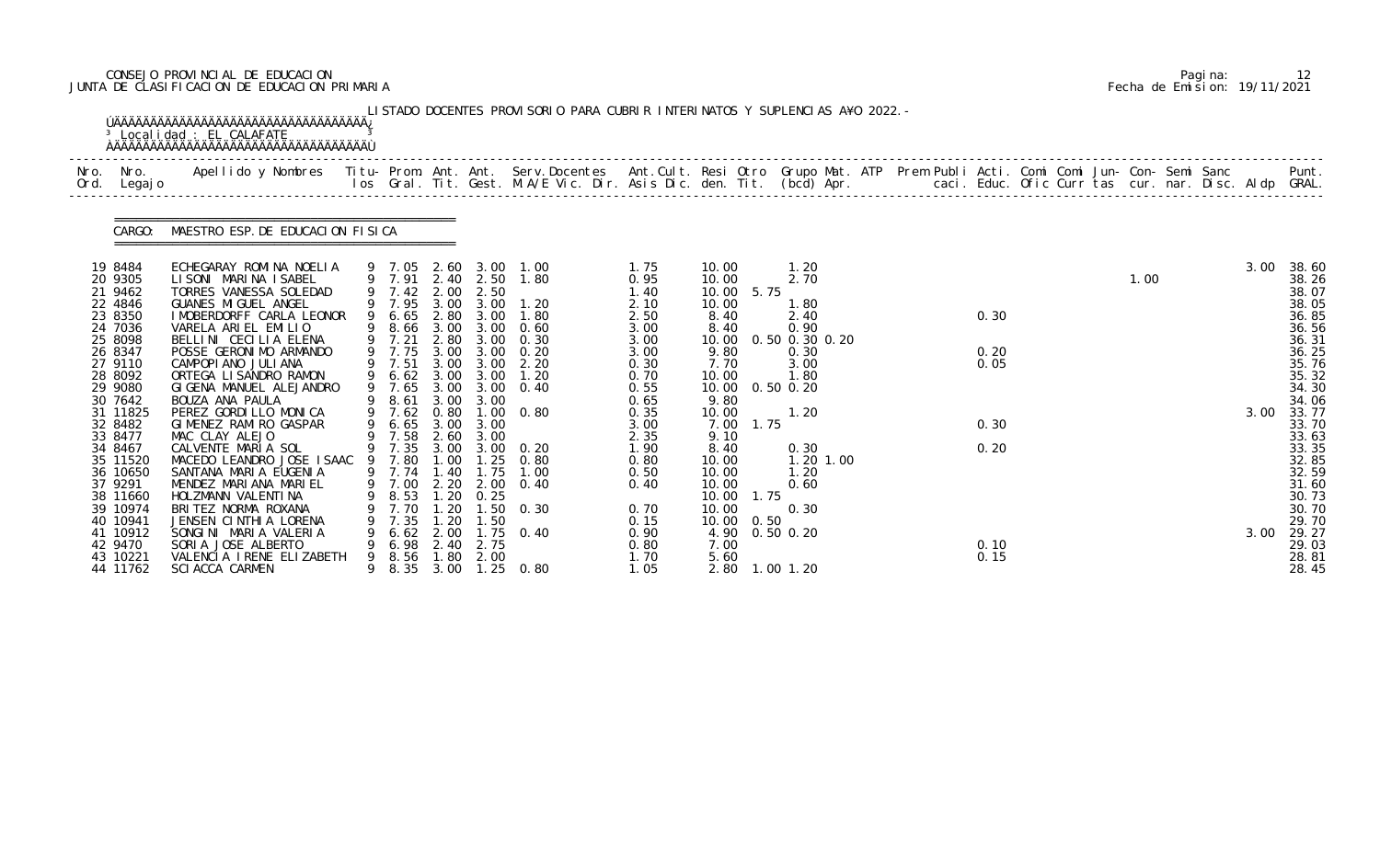# CONSEJO PROVINCIAL DE EDUCACION Pagina: 13 JUNTA DE CLASIFICACION DE EDUCACION PRIMARIA Fecha de Emision: 19/11/2021

| Ord. | Nro. Nro.<br>Legaj o                                                                                                                                                                                                                                              | Apellido y Nombres - Titu- Prom. Ant. Ant. Serv.Docentes - Ant.Cult. Resi Otro Grupo Mat. ATP Prem Publi Acti. Comi Comi Jun- Con- Semi Sanc - - Punt.<br>Ios Gral. Tit. Gest. M.A/E Vic. Dir. Asis Dic. den. Tit. (bcd) Apr. - -                                                                                                                                                                                                                                                                                                                                  |   |                                                                                                                                                                                                                                |                                                                                              |                                                            |                                                                                                                                                               |                                                                                                                                      |                                                                                                               |      |                                                      |  |                              |  |  |  |      |                                                                                                                                                                                                    |
|------|-------------------------------------------------------------------------------------------------------------------------------------------------------------------------------------------------------------------------------------------------------------------|--------------------------------------------------------------------------------------------------------------------------------------------------------------------------------------------------------------------------------------------------------------------------------------------------------------------------------------------------------------------------------------------------------------------------------------------------------------------------------------------------------------------------------------------------------------------|---|--------------------------------------------------------------------------------------------------------------------------------------------------------------------------------------------------------------------------------|----------------------------------------------------------------------------------------------|------------------------------------------------------------|---------------------------------------------------------------------------------------------------------------------------------------------------------------|--------------------------------------------------------------------------------------------------------------------------------------|---------------------------------------------------------------------------------------------------------------|------|------------------------------------------------------|--|------------------------------|--|--|--|------|----------------------------------------------------------------------------------------------------------------------------------------------------------------------------------------------------|
|      | CARGO:                                                                                                                                                                                                                                                            | MAESTRO ESP. DE EDUCACION FISICA                                                                                                                                                                                                                                                                                                                                                                                                                                                                                                                                   |   |                                                                                                                                                                                                                                |                                                                                              |                                                            |                                                                                                                                                               |                                                                                                                                      |                                                                                                               |      |                                                      |  |                              |  |  |  |      |                                                                                                                                                                                                    |
|      | 45 12430<br>46 10366<br>47 9131<br>48 10365<br>49 9106<br>50 11574<br>51 10793<br>52 12847<br>53 10901<br>54 11211<br>55 11081<br>56 10957<br>57 11709<br>58 12214<br>59 9504<br>60 12856<br>61 11348<br>62 12102<br>63 12864<br>64 12296<br>65 12859<br>66 12884 | SEGOVI A SALINAS CAMILA<br>FERRERO LORENA PAULA<br>ZAGAGLIA LUIS MARIO<br>VELAZQUEZ MARIA DE LS<br>CASTI GLI ONI ADRI AN<br><b>SCHI SCHMAN ROMI NA</b><br>BAI SI CRISTIAN JAVIER<br>CORREA VARGAS FABIAN<br>CANNASIO LIDIA EDIT<br>GUZMAN ANDREA CIBELS<br>ALTAMIRANO CESAR LUIS<br>VERDUN RIVIS FEDERICO<br>PAZ JORGE DAVID<br>MOYANO LUCAS MANUEL<br>CANDIA LUIS ALEJANDRO<br>VARGAS MARIA GABRIELA<br>CECCOTTI BORSOTTO WALTER<br>MAMANI FABIO GABRIEL<br>MELGAREJO SERGIO ROLANDO<br>SOLANO DARIO ENRIQUE<br>VELAZQUEZ NAHUEL ALAN<br>ROBLEDO KARINA ALEJANDRA | 9 | 9 7.61 3.00 1.75<br>9 7.95 1.60 2.00<br>9 7.34<br>9 7.06<br>6.98<br>9 8.44<br>9 7.14<br>6.79<br>9 8.91<br>9 8.00<br>9 6.59<br>9 6.91<br>9 7.70<br>9 9.33<br>9 7.61<br>9 7.94<br>9 7.40<br>9 6.57 0.40 0.50<br>9 7.35<br>9 7.31 | 3.00<br>3.00<br>1.20<br>1.40<br>2.00<br>1.60<br>1.20<br>1.60<br>0.80<br>0.80<br>1.80<br>0.40 | 1.75<br>1.50<br>1.00<br>3.00 2.75<br>1.25<br>$0.60$ $0.50$ | 9 7.67 0.60 0.25 0.10<br>9 6.21 3.00 2.75 0.70<br>3.00 3.00 0.60<br>$1.25 \quad 0.70$<br>$1.50 \t 0.50$<br>$1.50 \quad 0.20$<br>$1.50 \t 0.60$<br>$0.75$ 0.20 | 0.60<br>0.35<br>0.55<br>0.50<br>0.40<br>1.10<br>0.60<br>0.05<br>2.05<br>0.55<br>1.00<br>0.15<br>0.15<br>0.80<br>0.35<br>0.25<br>0.15 | 10.00<br>4.90<br>2.10<br>5.60<br>2.80<br>3.50<br>3.50<br>6.30<br>4.20<br>4.20<br>2.80<br>2.80<br>2.10<br>0.70 | 0.50 | 0.90<br>0.90<br>0.60<br>0.60<br>0.30<br>0.30<br>0.30 |  | 0.05<br>0.05<br>0.05<br>0.10 |  |  |  | 2.00 | 27.62<br>27.36<br>27.01<br>26.70<br>26.64<br>25.66<br>25.53<br>24.94<br>24.89<br>24.34<br>23.81<br>23.45<br>22.44<br>18.66<br>23.00<br>20.13<br>19.81<br>18.19<br>17.60<br>16.82<br>16.60<br>16.46 |

|  | Pagi na: | 13                           |
|--|----------|------------------------------|
|  |          | Fecha de Emision: 19/11/2021 |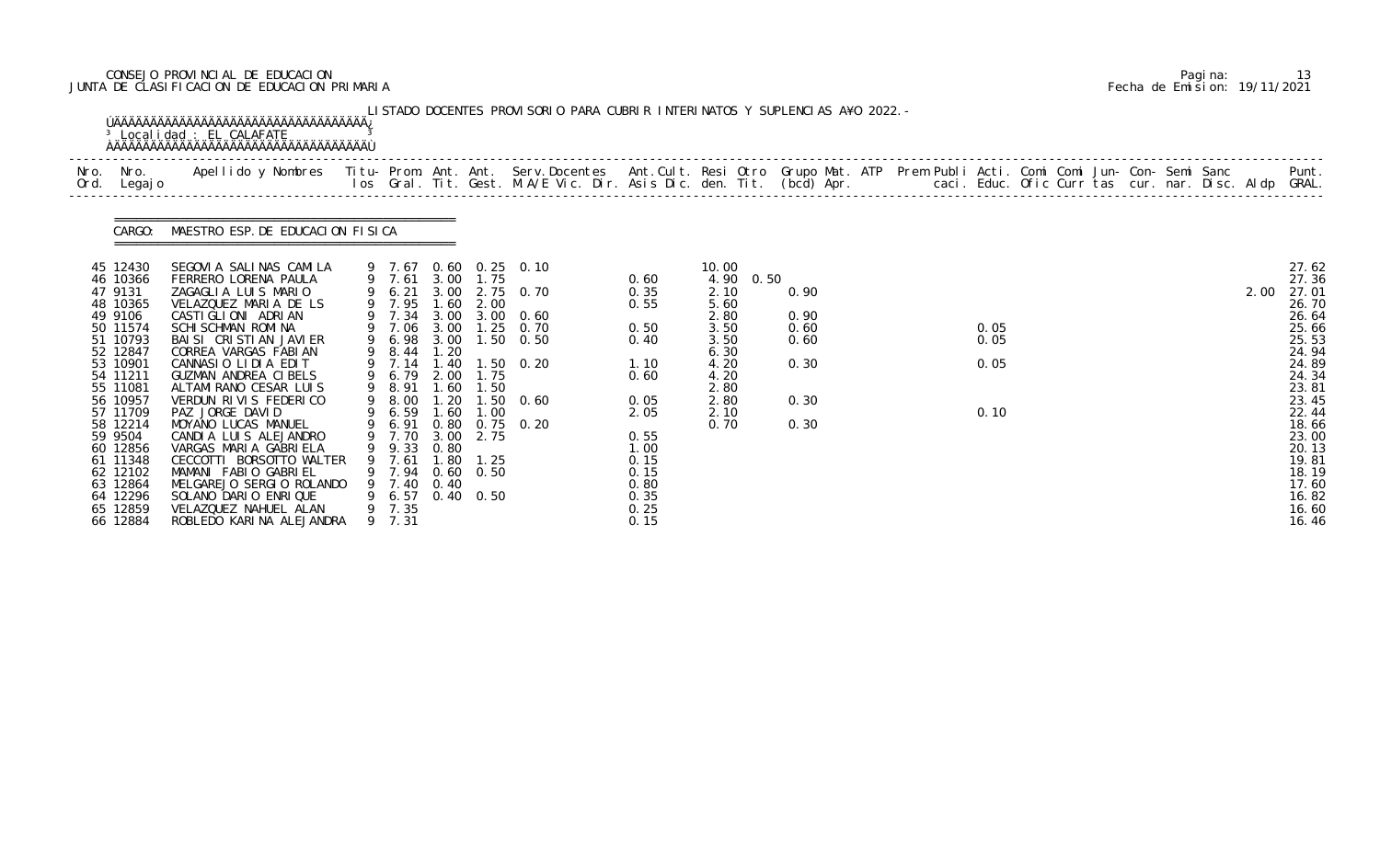# CONSEJO PROVINCIAL DE EDUCACION Pagina: 14 JUNTA DE CLASIFICACION DE EDUCACION PRIMARIA Fecha de Emision: 19/11/2021

| CARGO: MAESTRO ESPECIAL DE INGLES                                                                                                                                                                            |                                                                       |                                                                                      |                                                                              |                                                            |                                                                                                                                                                                                                                                                                              |      |                                                                       |                                                                                   |  |  |  |  |              |      |                                                                                                             |
|--------------------------------------------------------------------------------------------------------------------------------------------------------------------------------------------------------------|-----------------------------------------------------------------------|--------------------------------------------------------------------------------------|------------------------------------------------------------------------------|------------------------------------------------------------|----------------------------------------------------------------------------------------------------------------------------------------------------------------------------------------------------------------------------------------------------------------------------------------------|------|-----------------------------------------------------------------------|-----------------------------------------------------------------------------------|--|--|--|--|--------------|------|-------------------------------------------------------------------------------------------------------------|
| ENCINAS LILIANA ANDREA<br>LIER MARIA FERNANDA<br>3 10858<br>GARCIA REID LARISA<br>VI LLAVI CENCIO NOELIA<br>MOHAMED HINDI LAURA<br>6 11786<br>JEREZ JORGE ALBERTO                                            |                                                                       |                                                                                      |                                                                              |                                                            | 3.00<br>2.70<br>0.85<br>3.00<br>2.10<br>1.80                                                                                                                                                                                                                                                 |      | 3.00<br>1.80<br>0.10<br>0.30                                          |                                                                                   |  |  |  |  |              | 3.00 | 44.90<br>44.55<br>36.51<br>32.32<br>31.32<br>31.26                                                          |
| 8 12349<br>SANCHEZ ADRIANA KAREN<br>9 12382<br>MARTINEZ MARIA LUJAN<br>10 12093<br>LASCANO KREMER MARIA J<br>11 T0P1274<br>TORRES NOELIA DANIELA<br>12 10404<br>13 12882<br>RAMALLO SOFIA ANDREA<br>14 12601 |                                                                       |                                                                                      |                                                                              | 2.80                                                       | 2.00<br>0.40<br>3.00<br>0.65                                                                                                                                                                                                                                                                 |      | 1.40                                                                  |                                                                                   |  |  |  |  |              |      | 28.97<br>27.46<br>21.26<br>19.67<br>26.26<br>21.77<br>18.98<br>18.46                                        |
| 16 11790<br>VACA CARINA GRISELDA<br>DIAZ LUIS HORACIO                                                                                                                                                        |                                                                       |                                                                                      |                                                                              |                                                            | 1.65                                                                                                                                                                                                                                                                                         |      | 0.90                                                                  |                                                                                   |  |  |  |  |              |      | 16.70<br>25.55<br>34.06                                                                                     |
| CARGO:                                                                                                                                                                                                       |                                                                       |                                                                                      |                                                                              |                                                            |                                                                                                                                                                                                                                                                                              |      |                                                                       |                                                                                   |  |  |  |  |              |      |                                                                                                             |
| 7 11247<br>15 12751                                                                                                                                                                                          | VALDEZ LILIANA INES<br>MACEDO MAGALI GISELE<br>ENCINAS LILIANA ANDREA | BORTOLUZZI CESAR HERNAN<br>VELARDEZ BRENDA JULI ETA<br>PES LENGUA EXTRANJERA: INGLES | 9 7.71<br>9 9.07<br>9 8.51<br>9 6.36<br>9 7.67<br>9 7.86<br>9 8.78<br>9 8.61 | 9 7.52 3.00<br>1.00<br>1.20<br>2.20<br>1.20<br>9 7.50 0.20 | 9 8.20 3.00 3.00 2.60<br>9 7.35 3.00 3.00 3.00<br>9 8.11 1.60 1.75 1.30<br>2.50 1.00<br>9 7.42 3.00 2.50 0.20<br>$1.25 \quad 0.20$<br>1.40 1.50 0.90<br>1.20 0.50 0.30<br>0. 50<br>0.60 0.50 0.10<br>9 8.97 1.40 1.75<br>$0.60 \quad 0.25$<br>6 7.65 1.60 1.25 0.70<br>3 7.46 3.00 3.00 2.60 | 1.00 | 9.10<br>9.10<br>4.20<br>7.00<br>10.00<br>4.90<br>4.20<br>1.40<br>2.80 | 10.00  0.50  3.00<br>$1.00$ $1.10$<br>1.20<br>1.40 1.25 0.30<br>10.00  1.00  3.00 |  |  |  |  | 1.00<br>1.00 |      | 3.00<br>3.00<br>3.00<br>3.00<br>1.00<br>3.00<br>3.00<br>3.00 44.90<br>9.10<br>9 8.20 3.00<br>3.00<br>- 2.60 |

|  | Pagi na: | 14                           |
|--|----------|------------------------------|
|  |          | Fecha de Emision: 19/11/2021 |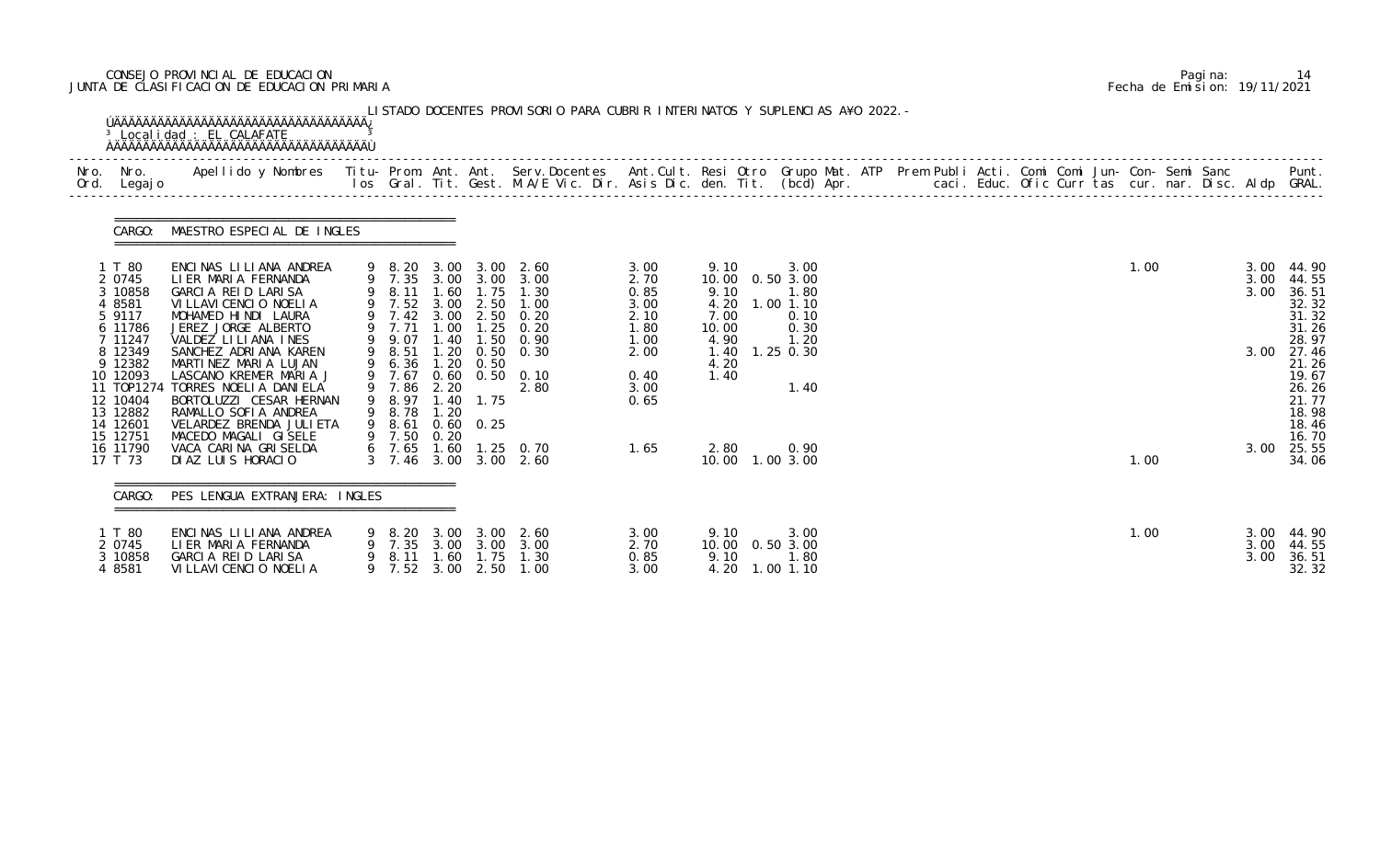# CONSEJO PROVINCIAL DE EDUCACION Pagina: 15 JUNTA DE CLASIFICACION DE EDUCACION PRIMARIA Fecha de Emision: 19/11/2021

| Legaj o                                                    |                                                                                                                                |                                           |              |                           |                                                                                           |                              |                                       |                                     |  |      |  |      |  |      |                                           |
|------------------------------------------------------------|--------------------------------------------------------------------------------------------------------------------------------|-------------------------------------------|--------------|---------------------------|-------------------------------------------------------------------------------------------|------------------------------|---------------------------------------|-------------------------------------|--|------|--|------|--|------|-------------------------------------------|
| CARGO:                                                     | PES LENGUA EXTRANJERA: INGLES                                                                                                  |                                           |              |                           |                                                                                           |                              |                                       |                                     |  |      |  |      |  |      |                                           |
| 5 9117<br>6 11786<br>7 11247<br>8 12349<br>9 12382         | MOHAMED HINDI LAURA<br>JEREZ JORGE ALBERTO<br>VALDEZ LILIANA INES<br>SANCHEZ ADRIANA KAREN<br>MARTINEZ MARIA LUJAN             | 9 8.51<br>9 6.36                          | 1.20         | 0.50                      | 9 7.42 3.00 2.50 0.20<br>9 7.71 1.00 1.25 0.20<br>9 9.07 1.40 1.50 0.90<br>1.20 0.50 0.30 | 2.10<br>1.80<br>1.00<br>2.00 | 7.00<br>10.00<br>4.90<br>1.40<br>4.20 | 0.10<br>0.30<br>1.20<br>$1.25$ 0.30 |  |      |  |      |  | 3.00 | 31.32<br>31.26<br>28.97<br>27.46<br>21.26 |
| 10 12093<br>11 T0P1274<br>12 10404<br>13 12882<br>14 12601 | LASCANO KREMER MARIA J<br>TORRES NOELIA DANIELA<br>BORTOLUZZI CESAR HERNAN<br>RAMALLO SOFIA ANDREA<br>VELARDEZ BRENDA JULI ETA | 9 7.86<br>9 8.97<br>9 8.78 1.20<br>9 8.61 | 2.20<br>1.40 | 1.75<br>$0.60 \quad 0.25$ | 9 7.67 0.60 0.50 0.10<br>2.80                                                             | 0.40<br>3.00<br>0.65         | 1.40                                  | 1.40                                |  |      |  |      |  |      | 19.67<br>26.26<br>21.77<br>18.98<br>18.46 |
| 15 12751<br>16 11790<br>17 T 73                            | MACEDO MAGALI GISELE<br>VACA CARINA GRISELDA<br>DIAZ LUIS HORACIO                                                              | 9 7.50                                    | 0.20         |                           | 6 7.65 1.60 1.25 0.70<br>3 7.46 3.00 3.00 2.60                                            | 1.65                         | 2.80<br>10.00  1.00  3.00             | 0.90                                |  |      |  | 1.00 |  | 3.00 | 16.70<br>25.55<br>34.06                   |
| CARGO:                                                     | PES ED. ARTISTICA: DANZAS                                                                                                      |                                           |              |                           |                                                                                           |                              |                                       |                                     |  |      |  |      |  |      |                                           |
|                                                            | 1 10812    LOPEZ GUADALUPE    EUGENIA    9    8.82    3.00    1.50    0.40                                                     |                                           |              |                           | 1.55                                                                                      |                              |                                       | $0.50$ $0.60$                       |  |      |  |      |  |      | 3.00 28.37                                |
| CARGO:                                                     | PES ED. ARTI STI CA: TEATRO                                                                                                    |                                           |              |                           |                                                                                           |                              |                                       |                                     |  |      |  |      |  |      |                                           |
| 18480<br>2 12750                                           | LOPEZ LOPEZ FERNANDA<br>CAMPOS STEEL SARA                                                                                      | 9 8.44                                    |              |                           | 9 8.41 3.00 3.00 1.80                                                                     | 2.10 0.20 9.10               | 2.80                                  | 2.70                                |  | 0.10 |  |      |  |      | 39.41<br>20.24                            |

|  | Pagi na: |                              |
|--|----------|------------------------------|
|  |          | Fecha de Emision: 19/11/2021 |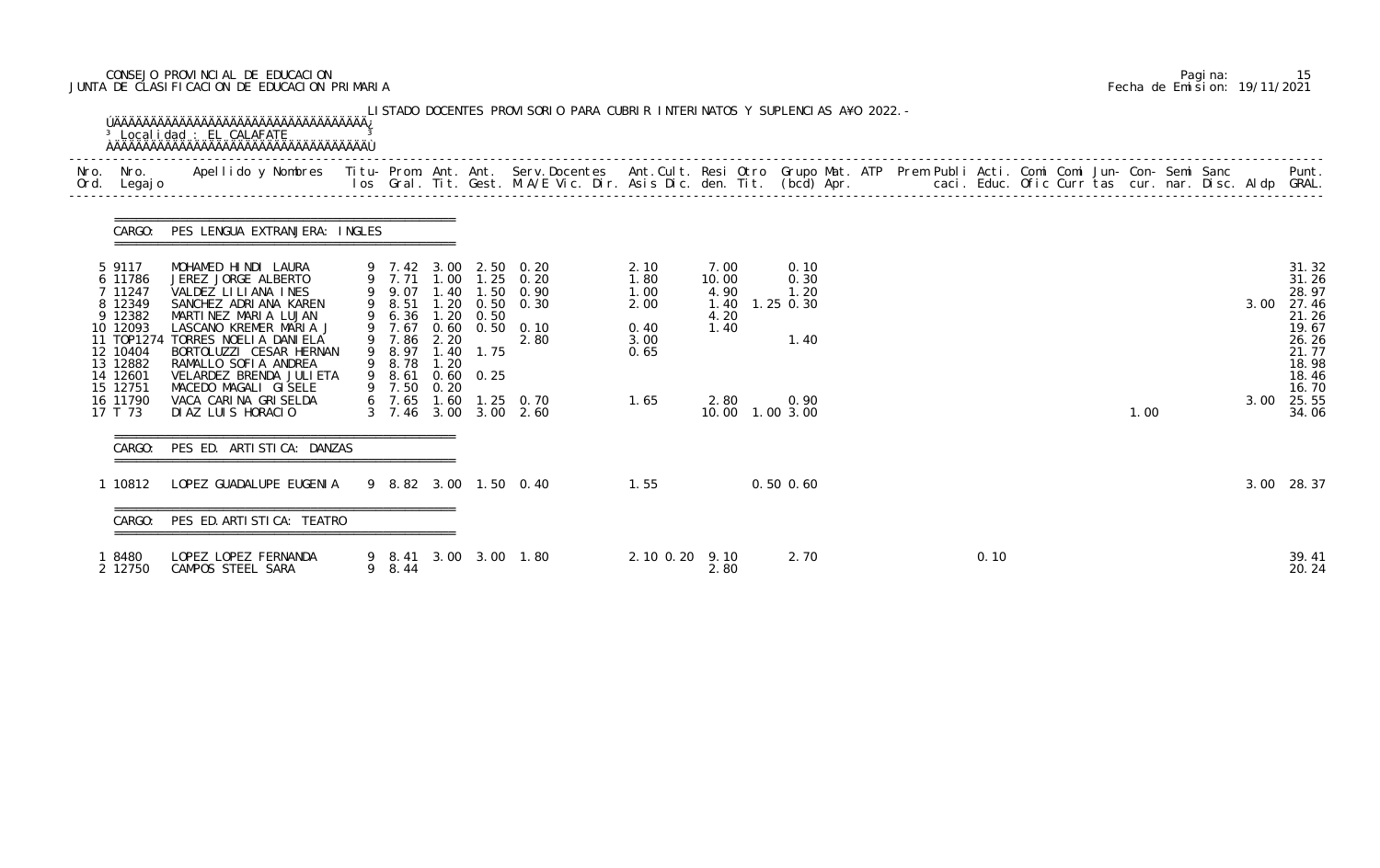# CONSEJO PROVINCIAL DE EDUCACION Pagina: 16 JUNTA DE CLASIFICACION DE EDUCACION PRIMARIA Fecha de Emision: 19/11/2021

|              |                                                                                 | <sup>3</sup> Localidad : EL CALAFATE                                                                                                                                                                                              |                                                        |                                                     |                                                                   | LISTADO DOCENTES PROVISORIO PARA CUBRIR INTERINATOS Y SUPLENCIAS A¥O 2022. -                                                   |                                                      |                                              |                                                                                    |      |                                      |  |              |  |                              |                                                                             |
|--------------|---------------------------------------------------------------------------------|-----------------------------------------------------------------------------------------------------------------------------------------------------------------------------------------------------------------------------------|--------------------------------------------------------|-----------------------------------------------------|-------------------------------------------------------------------|--------------------------------------------------------------------------------------------------------------------------------|------------------------------------------------------|----------------------------------------------|------------------------------------------------------------------------------------|------|--------------------------------------|--|--------------|--|------------------------------|-----------------------------------------------------------------------------|
| Nro.<br>Ord. | Nro.<br>Legaj o                                                                 | Apellido y Nombres - Titu- Prom. Ant. Ant. Serv.Docentes - Ant.Cult. Resi Otro Grupo Mat. ATP Prem Publi Acti. Comi Comi Jun- Con- Semi Sanc - - - - Punt.<br>Ios Gral. Tit. Gest. M.A/E Vic. Dir. Asis Dic. den. Tit. (bcd) Apr. |                                                        |                                                     |                                                                   |                                                                                                                                |                                                      |                                              |                                                                                    |      |                                      |  |              |  |                              |                                                                             |
|              | CARGO:                                                                          | PES ED. ARTI STI CA: TEATRO                                                                                                                                                                                                       |                                                        |                                                     |                                                                   |                                                                                                                                |                                                      |                                              |                                                                                    |      |                                      |  |              |  |                              |                                                                             |
|              | 3 10797                                                                         | CACERES ERICA GISELA                                                                                                                                                                                                              |                                                        |                                                     |                                                                   | 3 8.61 2.40 1.50 0.80                                                                                                          |                                                      | 2.80                                         | 1.20                                                                               |      |                                      |  |              |  |                              | 20.31                                                                       |
|              | CARGO:                                                                          | ASI ST. MEDIOS A/C GAB. DE INFORMATICA                                                                                                                                                                                            |                                                        |                                                     |                                                                   |                                                                                                                                |                                                      |                                              |                                                                                    |      |                                      |  |              |  |                              |                                                                             |
|              | 9827<br>2 10321<br>3 10411<br>4 11958<br>5 T 73<br>6 T 89<br>7 10816<br>8 11195 | CULLEN ALEJANDRO<br>GONZALEZ ESTELA MARY<br>CAMINO ROBERTO ARMANDO<br>QUI NTANI LLA WI LFREDO<br>MORALES RAGGHIANTI ANA<br>CONDORI LUIS RUBEN<br>GORDI LLO VALERI ANA<br>MOLINA JOSE DANIEL                                       | 6 7.78<br>$3 \quad 7.73$<br>$3\quad 5.88$              | 1.60<br>3.00<br>2.20                                | 2.20 1.50                                                         | 9 9.63 3.00 2.50 2.00<br>6 7.08 3.00 2.00 1.50<br>$1.75$ $1.50$<br>3 7.08 3.00 3.00 3.00<br>2.75 1.80<br>3 7.18 1.40 1.75 0.50 | 0.65<br>1.40<br>1.10<br>0.10<br>3.00<br>3.00<br>0.50 | 8.40<br>4.90<br>2.10<br>2.10                 | 9.10 3.00 3.00<br>2.10<br>2.10<br>10.00 5.50 3.00<br>10.00 5.25 2.70<br>0.60       | 0.20 | 0.15                                 |  | 1.00<br>1.00 |  | 3.00<br>3.00<br>3.00<br>3.00 | 42.03<br>34.48<br>29.73<br>11.20<br>44.78<br>42.43<br>16.53<br>13.08        |
|              | CARGO:                                                                          | PES EDUCACION TECNOLOGICA                                                                                                                                                                                                         |                                                        |                                                     |                                                                   |                                                                                                                                |                                                      |                                              |                                                                                    |      |                                      |  |              |  |                              |                                                                             |
|              | 10827<br>2 T 73<br>3 10480<br>4 10442<br>5 11215<br>6 10453<br>7 11170          | ROJAS NORMA BEATRIZ<br>CARDOZO RUTH ELIZABETH<br>ROSSI BISMAR JAVIER<br>PONS ANDREA NOEMI<br>VI LLAGRA JUAN SI LVANO<br>GONZALEZ AGUSTIN<br>TOLABA MARISEL ANAHI                                                                  | 8.35<br>8.21<br>8.90<br>7.66<br>8.29<br>7.66<br>9 7.49 | 3.00<br>2.00<br>3.00<br>. 80<br>. 80<br>.60<br>2.00 | 1.75<br>l. 75<br>3.00<br>2.00<br>$\overline{.50}$<br>2.00<br>1.50 | 3.00<br>1. 80<br>1. 40<br>1.00<br>1.10<br>1.10<br>1.20                                                                         | 3.00<br>2.35<br>3.00<br>3.00<br>1.90<br>2.50<br>1.10 | 6.30<br>7.00<br>5.60<br>6.30<br>3.50<br>4.20 | 10.00 2.25 3.00<br>1.00 2.70<br>2.10<br>3.00 1.10<br>1.50<br>$0.30$ $0.60$<br>1.80 |      | 1.80<br>0.20<br>0.10<br>0.65<br>0.10 |  | 1.00         |  | 3.00<br>3.00<br>3.00         | 2.00 45.35<br>40. 91<br>37.60<br>3.00 37.26<br>3.00 35.04<br>31.36<br>31.29 |

|  | Pagi na: | 16                           |
|--|----------|------------------------------|
|  |          | Fecha de Emision: 19/11/2021 |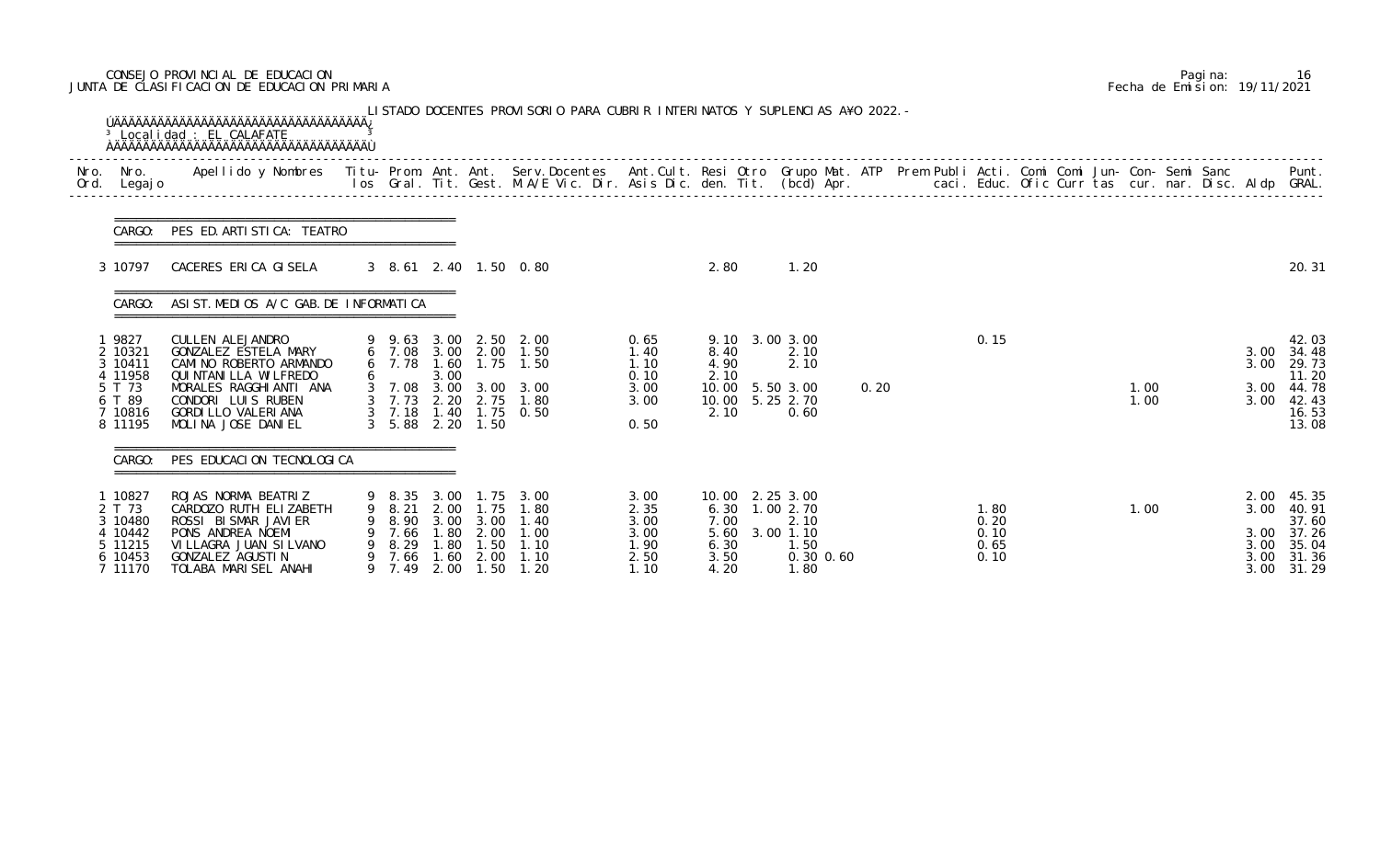# CONSEJO PROVINCIAL DE EDUCACION Pagina: 17 JUNTA DE CLASIFICACION DE EDUCACION PRIMARIA Fecha de Emision: 19/11/2021

|              |                                                                                   | <sup>3</sup> Localidad : EL CALAFATE                                                                                                                                                           |               |                                                               |                              |                                       | LISTADO DOCENTES PROVISORIO PARA CUBRIR INTERINATOS Y SUPLENCIAS A¥O 2022. -                                                    |                                                              |                                                         |                                                   |  |      |  |              |  |                              |                                                                      |
|--------------|-----------------------------------------------------------------------------------|------------------------------------------------------------------------------------------------------------------------------------------------------------------------------------------------|---------------|---------------------------------------------------------------|------------------------------|---------------------------------------|---------------------------------------------------------------------------------------------------------------------------------|--------------------------------------------------------------|---------------------------------------------------------|---------------------------------------------------|--|------|--|--------------|--|------------------------------|----------------------------------------------------------------------|
| Nro.<br>Ord. | Nro.<br>Legaj o                                                                   | Apellido y Nombres Titu- Prom. Ant. Ant. Serv.Docentes Ant.Cult. Resi Otro Grupo Mat. ATP Prem Publi Acti. Comi Comi Jun- Con- Semi Sanc                                                       |               |                                                               |                              |                                       | los Gral. Tit. Gest. M.A/E Vic. Dir. Asis Dic. den. Tit. (bcd) Apr.        caci. Educ. Ofic Curr tas cur. nar. Disc. Aldp GRAL. |                                                              |                                                         |                                                   |  |      |  |              |  |                              | Punt.                                                                |
|              | CARGO:                                                                            | PES FORMACION ETICA Y CIUDADANA                                                                                                                                                                |               |                                                               |                              |                                       |                                                                                                                                 |                                                              |                                                         |                                                   |  |      |  |              |  |                              |                                                                      |
|              | 1 7019<br>2 10489<br>3 10953<br>10815<br>5 11387<br>6 12125<br>7 12598<br>8 12603 | DJEORDJI AN CARLOS<br>I BARRA DANI EL OSVALDO<br>CABEZAS MONICA ANDREA<br>MAI DANA DALI LA ALEJANDRA<br>FINK HERNAN<br>SAUCEDO MANUELA LORENA<br>SOSA GIMENA GUADALUPE<br>RIQUEL MARIN EDUARDO |               | 9 8.68 3.00<br>9 8.58<br>9 8.06<br>9 7.51<br>9 7.88<br>9 7.43 | 2.40<br>2.00<br>1.60<br>1.00 | 1.25<br>0.50<br>0.25<br>$0.60$ $0.25$ | 1.75 3.00<br>9 7.42 3.00 2.00 1.20<br>9 7.56 2.80 1.50 1.00<br>$1.50 \t 0.20$                                                   | 3.00<br>0.50<br>0.55<br>3.00<br>1.80<br>0.50<br>2.45<br>1.80 | 10.00 3.00 3.00<br>7.70<br>7.00<br>2.80<br>1.40<br>2.10 | 2.10<br>1.50                                      |  | 0.10 |  |              |  |                              | 44.43<br>32.92<br>31.01<br>27.48<br>23.51<br>21.21<br>20.58<br>19.08 |
|              | 9 10735<br>10 T 9<br>11 10565<br>12 10733<br>13 T 73<br>14 10717                  | GUI DI ORNELA<br>MASSO MARISA ESTELA<br>MALDONADO LORENA I TATI<br>KATTAN ANAHI DAIANA<br>NICROSINI JUAN IGNACIO<br>ROJAS PATRICIA PAMELA                                                      | 6             | $6\quad 6.45$<br>$6\quad 6.33$                                | 3.00<br>1.40<br>1.40<br>3.00 | 1.75                                  | 1.75 1.40<br>1.75 3.00<br>6 7.78 1.60 1.75 0.80<br>1.00<br>1.75 1.60<br>1.60 1.75 1.40                                          | 0.35<br>1.70                                                 | 10.00<br>10.00<br>10.00<br>8.40<br>9.10<br>4.90         | 2.10<br>4.00 3.00<br>1.20<br>1.20<br>2.40<br>2.10 |  | 0.25 |  | 1.00<br>1.00 |  | 3.00<br>3.00<br>3.00<br>3.00 | 34.05<br>32.10<br>29.13<br>29.08<br>27.85<br>20.75                   |
|              | 15 T 73                                                                           | DIAZ LUIS HORACIO                                                                                                                                                                              | $\mathcal{S}$ |                                                               | 1.20                         | 1.25                                  | 2.40                                                                                                                            |                                                              | 10.00                                                   | 1.00 3.00                                         |  |      |  | 1.00         |  |                              | 22.85                                                                |

|  | Pagi na: |                              |
|--|----------|------------------------------|
|  |          | Fecha de Emision: 19/11/2021 |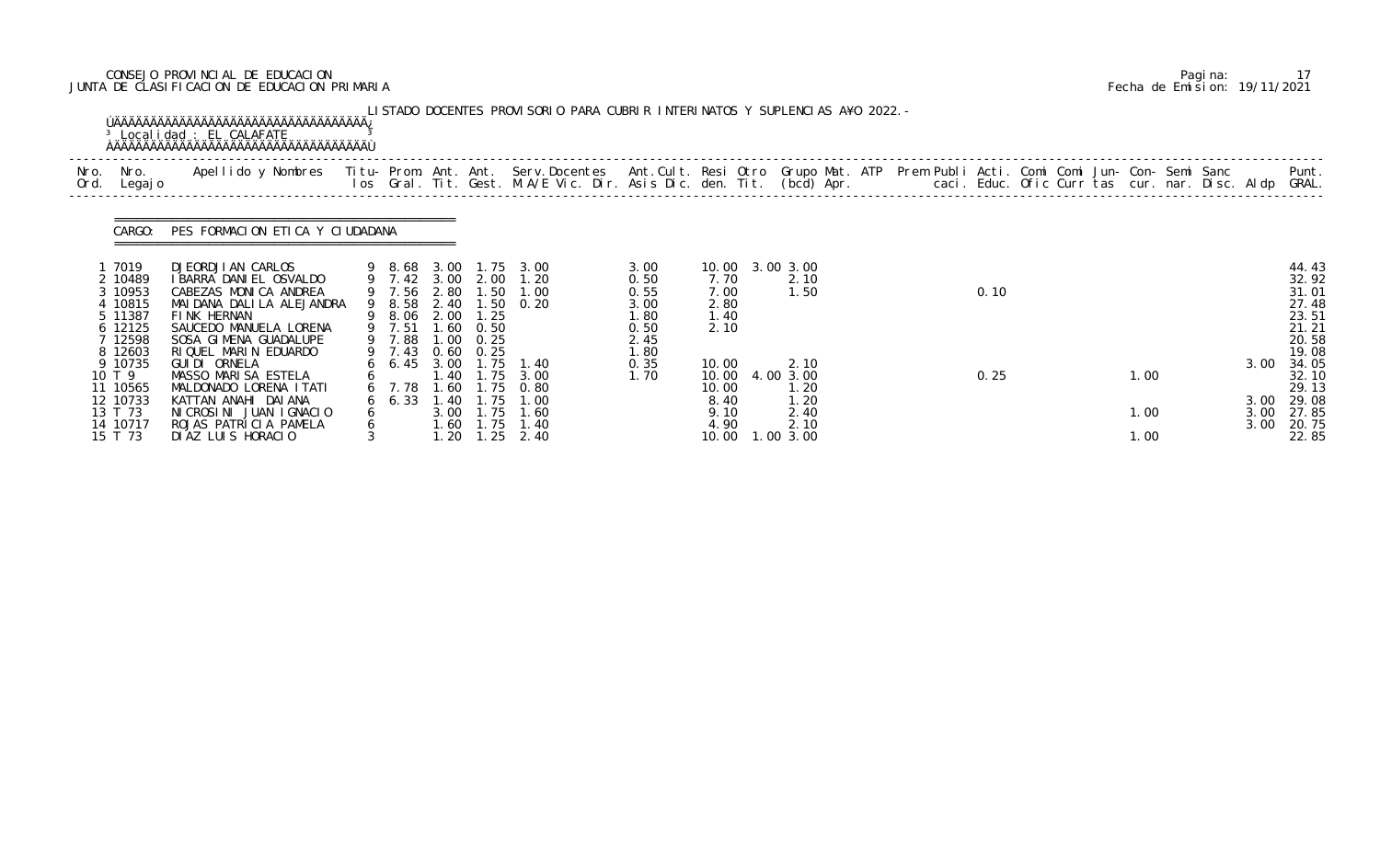# CONSEJO PROVINCIAL DE EDUCACION Pagina: 18 JUNTA DE CLASIFICACION DE EDUCACION PRIMARIA Fecha de Emision: 19/11/2021

|                                                                                                                                                                                         | <sup>3</sup> Localidad : EL CALAFATE<br><b>AAAAAAAAAAAAAAAAAAAAAAAAAAAAAAAAAAAA</b>                                                                                                                                                                                                                                                                                                                                                                               |   |                                                                    |                                                      |                                                      | LISTADO DOCENTES PROVISORIO PARA CUBRIR INTERINATOS Y SUPLENCIAS A¥O 2022. -                                                                                                                                                                                                                                                                                                         |                                                                                                                                                                    |                                                             |                                                                                                                                                                                                                                                                                                                                       |                              |              |                                                                               |  |                                                                                                                             |             |                                                              |                                                                                                                                                                                                     |
|-----------------------------------------------------------------------------------------------------------------------------------------------------------------------------------------|-------------------------------------------------------------------------------------------------------------------------------------------------------------------------------------------------------------------------------------------------------------------------------------------------------------------------------------------------------------------------------------------------------------------------------------------------------------------|---|--------------------------------------------------------------------|------------------------------------------------------|------------------------------------------------------|--------------------------------------------------------------------------------------------------------------------------------------------------------------------------------------------------------------------------------------------------------------------------------------------------------------------------------------------------------------------------------------|--------------------------------------------------------------------------------------------------------------------------------------------------------------------|-------------------------------------------------------------|---------------------------------------------------------------------------------------------------------------------------------------------------------------------------------------------------------------------------------------------------------------------------------------------------------------------------------------|------------------------------|--------------|-------------------------------------------------------------------------------|--|-----------------------------------------------------------------------------------------------------------------------------|-------------|--------------------------------------------------------------|-----------------------------------------------------------------------------------------------------------------------------------------------------------------------------------------------------|
| Nro. Nro.<br>Ord. Legajo                                                                                                                                                                |                                                                                                                                                                                                                                                                                                                                                                                                                                                                   |   |                                                                    |                                                      |                                                      |                                                                                                                                                                                                                                                                                                                                                                                      |                                                                                                                                                                    |                                                             |                                                                                                                                                                                                                                                                                                                                       |                              |              |                                                                               |  |                                                                                                                             |             |                                                              |                                                                                                                                                                                                     |
| Modal i dad: ADULTOS                                                                                                                                                                    |                                                                                                                                                                                                                                                                                                                                                                                                                                                                   |   |                                                                    |                                                      |                                                      |                                                                                                                                                                                                                                                                                                                                                                                      |                                                                                                                                                                    |                                                             |                                                                                                                                                                                                                                                                                                                                       |                              |              |                                                                               |  |                                                                                                                             |             |                                                              |                                                                                                                                                                                                     |
| CARGO:                                                                                                                                                                                  | MAESTRO DE SECCION ADULTOS                                                                                                                                                                                                                                                                                                                                                                                                                                        |   |                                                                    |                                                      |                                                      |                                                                                                                                                                                                                                                                                                                                                                                      |                                                                                                                                                                    |                                                             |                                                                                                                                                                                                                                                                                                                                       |                              |              |                                                                               |  |                                                                                                                             |             |                                                              |                                                                                                                                                                                                     |
| 1 T 73<br>2 T 73<br>3 T 9<br>4 T 9<br>5 T 89<br>6 T 9<br>7 T 80<br>8 T 80<br>9 T 9<br>10 8152<br>11 T 80<br>12 TAD 11<br>13 T 73<br>14 T 9<br>15 TAD 11<br>16 T 80<br>17 7370<br>18 T 9 | ESPINOSA ANALIA BEATRIZ<br>MORALES RAGGHIANTI ANA<br>BRUNET CARLA NATALIA<br>POGORZELSKY MARIA<br>ENCINA LILIANA BEATRIZ<br>CUEVAS ALEJANDRA BEATRIZ<br>GADEA MARIELA CARINA<br>BRUNET VERONICA ROMINA L<br>ALFARO MARIA CELESTE<br>DE VICENZI MARINA RAQUEL<br>URZAGASTE SUSANA ELENA<br>POSSE GERONIMO RAFAEL<br>FRANCHI CLAUDIA<br>CARCAMO GABRIELA VIVIANA<br>SANDOVAL CLAUDI A VI VI ANA<br>WEISSKOPF VIVIANA<br>CASSE PATRICIA IRIS<br>OJEDA NATALIA VANESA |   | 9 7.80<br>9 7.72<br>9 9.37<br>9 7.35<br>9 9.25<br>9 7.19<br>9 7.70 | 3.00<br>3.00<br>3.00<br>3.00                         | 3.00 3.00<br>2.75<br>3.00<br>2.00                    | 9 8.66 3.00 3.00 3.00<br>9 7.15 3.00 3.00 3.00<br>3.00 2.75 2.00<br>9 8.26 3.00 2.50 3.00<br>9 8.88 3.00 2.50 2.80<br>3.00<br>2.40<br>9 8.05 3.00 3.00 3.00<br>3.00 3.00 3.00<br>$1.75 \t 0.60$<br>9 6.52 3.00 3.00 3.00<br>3.00<br>1.80<br>9 8.55 3.00 3.00 2.40<br>9 8.06 3.00 3.00 3.00<br>9 7.30 3.00 2.75 3.00<br>9 7.10 3.00 3.00 2.20 1.20 1.60 2.20<br>9 8.15 3.00 2.25 1.90 | 3.00<br>3.00<br>3.00<br>3.00<br>3.00 0.20 7.00 8.50 2.80 0.10<br>3.00<br>3.00<br>3.00<br>3.00<br>3.00 0.30<br>3.00<br>3.00<br>3.00<br>3.00<br>2.40<br>3.00<br>3.00 | 10.00                                                       | 10.00 6.75 3.00 0.10<br>10.00 5.50 3.00<br>10.00 5.25 3.00 0.30<br>10.00 3.75 3.00<br>10.00 3.00 3.00<br>10.00 2.00 3.00<br>10.00 5.00 3.00<br>10.00 4.00 3.00<br>9.10 11.25 0.30<br>10.00 3.25 3.00<br>10.00  1.50  3.00<br>10.00 4.00 2.70<br>10.00  1.00  3.00<br>3.00<br>10.00  1.50  3.00<br>10.00  1.25  3.00<br>9.80 2.50 2.90 | 0.20<br>0.10                 | 0.60<br>0.25 | 0.75<br>0.05<br>$0.35$ $0.10$<br>0.10<br>0.40<br>0.10<br>0.05<br>0.45<br>0.05 |  | 1.00<br>1.00<br>1.00<br>1.00<br>1.00<br>1.00<br>$0.30$ 1.00<br>1.00<br>1.00<br>2.00<br>1.00<br>1.00<br>2.00<br>1.00<br>1.00 | $1.00$ 0.20 | 3.00<br>3.00<br>3.00<br>3.00<br>3.00<br>3.00<br>3.00<br>3.00 | 3.00 54.86<br>50.85<br>50.10<br>49.66<br>49.43<br>3.00 48.72<br>3.00 48.52<br>48.45<br>2.00 48.35<br>48.20<br>3.00 47.87<br>3.00 47.74<br>47.20<br>46. 95<br>46. 91<br>46.60<br>46.55<br>3.00 46.50 |
| 19 T 80<br>20 T 80<br>21 T 73<br>22 T 80<br>23 T 80<br>24 TAD 11<br>25 T 80                                                                                                             | ROSALES JUAN CARLOS<br>OYARZO MARIA CELESTE<br>LARROSA ERICA ANALIA<br>GIMENEZ PATRICIA J<br>CHI OCCHI O LAURA ANDREA<br>BALMACEDA OSCAR ROBERTO<br>VAZQUEZ ADELA BEATRIZ                                                                                                                                                                                                                                                                                         | 9 | 8.15<br>7.67<br>7.85<br>7.82<br>8.43<br>7.94<br>9 7.62             | 3.00<br>3.00<br>3.00<br>3.00<br>3.00<br>3.00<br>3.00 | 3.00<br>3.00<br>3.00<br>2.50<br>3.00<br>3.00<br>3.00 | 3.00<br>2.80<br>3.00<br>2.40<br>3.00<br>3.00 1.20 0.40 3.00<br>3.00                                                                                                                                                                                                                                                                                                                  | 3.00<br>3.00<br>3.00<br>3.00<br>3.00<br>3.00                                                                                                                       | 10.00<br>10.00<br>10.00<br>10.00<br>10.00<br>10.00<br>10.00 | 3.00<br>1.00 2.80<br>3.00<br>1.00 3.00<br>2.00 3.00<br>3.00<br>3.00                                                                                                                                                                                                                                                                   | 0.10<br>0.10<br>0.20<br>0.10 |              | 0.20<br>0.10<br>0.25<br>0.15<br>0.05<br>0.05                                  |  | 1.00<br>1.00<br>1.00<br>1.00<br>1.00<br>2.00<br>1.00                                                                        |             | 3.00<br>3.00<br>3.00                                         | $3.00$ 46.45<br>46.37<br>46.10<br>45.82<br>45.78<br>45.69<br>3.00 45.67                                                                                                                             |

|  | Pagi na: | 18                           |
|--|----------|------------------------------|
|  |          | Fecha de Emision: 19/11/2021 |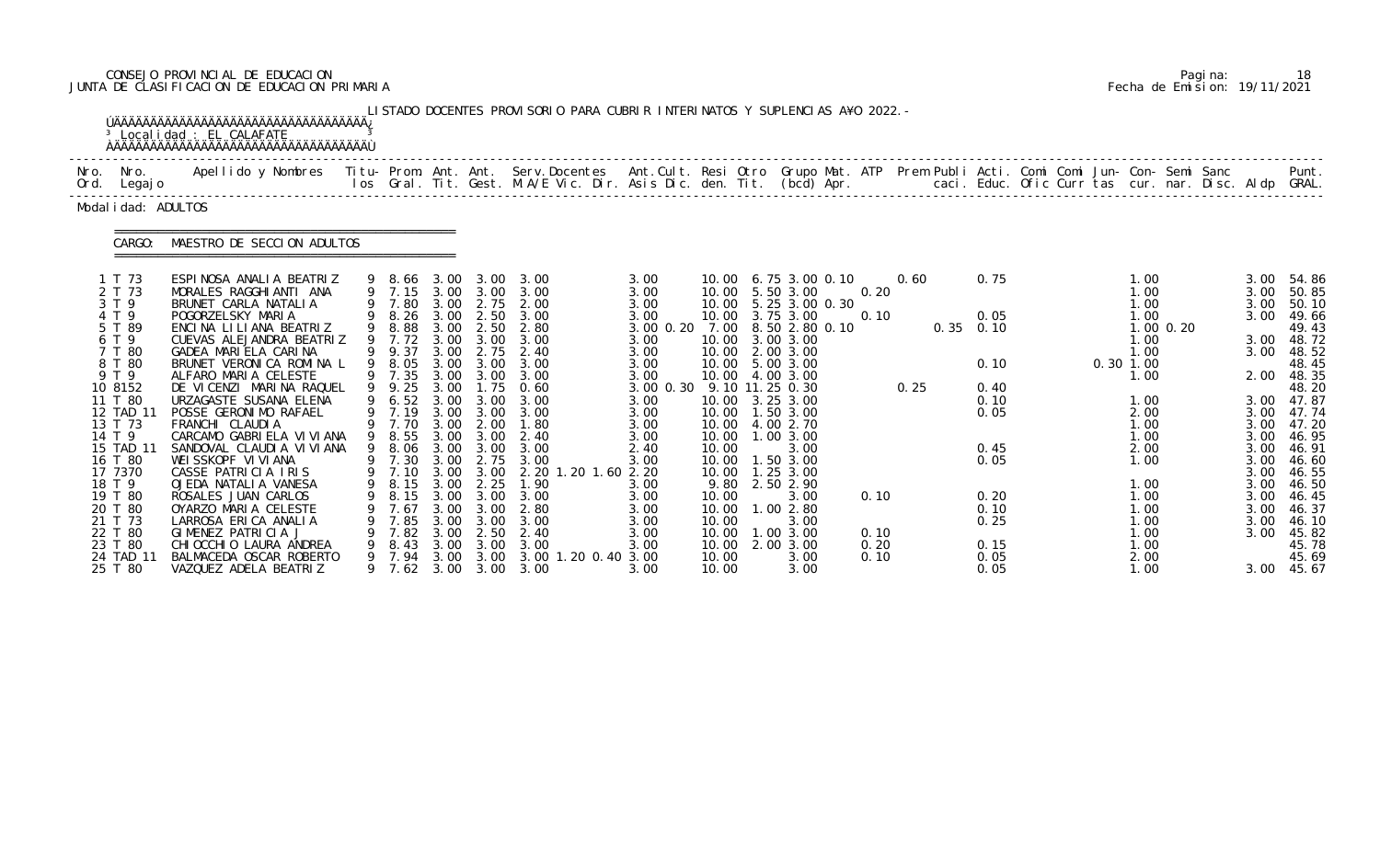# CONSEJO PROVINCIAL DE EDUCACION Pagina: 19 JUNTA DE CLASIFICACION DE EDUCACION PRIMARIA Fecha de Emision: 19/11/2021

|              |                    | <sup>3</sup> Localidad : EL CALAFATE<br><b>AAAAAAAAAAAAAAAAAAAAAAAAAAAAAAAAAAAA</b>                                                                                                                                               |                  |              |                  | LISTADO DOCENTES PROVISORIO PARA CUBRIR INTERINATOS Y SUPLENCIAS A¥O 2022. - |                         |               |                                    |      |      |      |  |              |  |              |                     |
|--------------|--------------------|-----------------------------------------------------------------------------------------------------------------------------------------------------------------------------------------------------------------------------------|------------------|--------------|------------------|------------------------------------------------------------------------------|-------------------------|---------------|------------------------------------|------|------|------|--|--------------|--|--------------|---------------------|
| Nro.<br>Ord. | Nro.<br>Legaj o    | .Apellido y Nombres  Titu- Prom. Ant. Ant.  Serv.Docentes  Ant.Cult. Resi Otro  Grupo Mat. ATP  Prem Publi Acti. Comi Comi Jun- Con- Semi Sanc              Punt.<br>Ios Gral. Tit. Gest. M.A/E Vic. Dir. Asis Dic. den. Tit. (bc |                  |              |                  |                                                                              |                         |               |                                    |      |      |      |  |              |  |              |                     |
|              | CARGO:             | MAESTRO DE SECCION ADULTOS                                                                                                                                                                                                        |                  |              |                  |                                                                              |                         |               |                                    |      |      |      |  |              |  |              |                     |
|              | 26 T 9             | MORELL OSCAR JAIME                                                                                                                                                                                                                | 9 7.58           |              |                  | 3.00 3.00 3.00                                                               | 2.50                    | 10.00         | 3.00                               |      |      | 0.50 |  | 1.00         |  | 3.00         | 45.58               |
|              | 27 TAD 11          | SCHNABL ROSA MARIA                                                                                                                                                                                                                |                  |              |                  | 9 8.70 3.00 3.00 3.00 0.30                                                   | 3.00                    |               | 10.00  0.50  3.00                  |      |      | 0.05 |  | 2.00         |  |              | 45.55               |
|              | 28 T 89<br>29 T 80 | CONDORI LUIS RUBEN<br>ALVAREZ MARCELA ALEJANDRA                                                                                                                                                                                   | 9 8.39<br>9 7.11 |              | 3.00 1.75        | 3.00 0.75 0.80<br>2.00                                                       | 3.00                    |               | 10.00 5.25 1.20<br>10.00 2.50 3.00 |      |      |      |  | 1.00<br>1.00 |  | 3.00         | 3.00 45.39<br>45.36 |
|              | 30 T 89            | AGUIRRE CLAUDIA PATRICIA                                                                                                                                                                                                          | 9 7.12           |              |                  | 3.00 3.00 3.00                                                               | 3.00<br>3.00 0.40 10.00 |               | 2.50                               |      |      | 0.30 |  | 1.00         |  | 3.00         | 45.32               |
|              | 31 T 73            | CANDIA CARINA GABRIELA                                                                                                                                                                                                            |                  |              | 9 8.93 3.00 2.00 | 1.60                                                                         | 3.00                    |               | 10.00  1.00  2.40  0.10            |      |      |      |  | 1.00         |  | 3.00         | 45.03               |
|              | 32 T 9             | VI VEROS ALI CI A                                                                                                                                                                                                                 |                  |              | 9 7.74 3.00 3.00 | 2.60                                                                         | 1.00                    | 10.00         | 1.50 3.00                          |      |      |      |  | 1.00         |  | 3.00         | 44.84               |
|              | 33 T 9             | ORELLANA JUAN ANGEL JOSE                                                                                                                                                                                                          | 9 8.30           | 3.00         | 2.50             | 2.00                                                                         | 3.00                    | 10.00         | 3.00                               |      |      |      |  | 1.00         |  | 3.00         | 44.80               |
|              | 34 T 73            | MEDRANO COSTA PATRICIA A                                                                                                                                                                                                          |                  |              |                  | 9 6.62 3.00 3.00 3.00                                                        | 3.00                    | 10.00         | 3.00                               |      |      | 0.05 |  | 1.00         |  | 3.00         | 44.67               |
|              | 35 T 80            | LUNA MIRTA NOEMI                                                                                                                                                                                                                  | 9 7.19           |              | 3.00 3.00        | 3.00                                                                         | 0.803.00                | 10.00         | $1.25$ $3.00$                      | 0.20 |      | 0.10 |  | 1.00         |  |              | 44.54               |
|              | 36 T 89<br>37 T 73 | DE MARZO MARIA SOLEDAD<br>RUEDA ELIAS DARDO                                                                                                                                                                                       | 9 8.22           | 3.00         | 2.75             | 2.30<br>9 7.75 3.00 3.00 3.00                                                | 3.00<br>2.45            |               | 10.00 2.25 3.00<br>3.00            |      |      | 0.30 |  | 1.00<br>1.00 |  | 2.00         | 44.52<br>44.50      |
|              | 38 T 9             | SORIA EVA KARINA                                                                                                                                                                                                                  | 9 6.89           | 3.00         | 2.75             | 2.40                                                                         | 3.00                    | 10.00         | 10.00 3.00 3.00 0.30               |      |      |      |  | 1.00         |  |              | 44.34               |
|              | 39 T 9             | MUTIS CECILIA MARTA                                                                                                                                                                                                               | 9 8.70           | 3.00         | 3.00             | 3.00                                                                         | 3.00                    | 10.00         | 3.00                               |      | 0.30 | 0.05 |  | 1.00         |  |              | 44.05               |
|              | 40 T 73            | CABRERA WILMA CRISTINA                                                                                                                                                                                                            | 9 9.58           |              |                  | 3.00 2.50 2.20                                                               | 3.00                    |               | 7.00 3.25 3.00                     |      |      | 0.20 |  | 1.00         |  |              | 43.73               |
|              | 41 7019            | DJEORDJI AN CARLOS                                                                                                                                                                                                                | 9 7.91           | 3.00         | 2.00             | 2.60                                                                         | 3.00                    |               | 10.00 3.00 3.00                    |      |      |      |  |              |  |              | 43.51               |
|              | 42 T 9             | LAPRIDA LORENA LILIANA                                                                                                                                                                                                            | 9 7.30           | 3.00         | 2.50             | 1.80                                                                         | 3.00 0.05 10.00         |               | $1.25$ $1.50$                      |      |      | 0.10 |  | 1.00         |  |              | 3.00 43.50          |
|              | 43 7373            | ROTONDA ALEJANDRA MABEL                                                                                                                                                                                                           |                  |              |                  | 9 8.00 3.00 2.25 2.20                                                        | 3.00                    | 10.00         | 3.00                               |      |      |      |  |              |  | 3.00         | 43.45               |
|              | 44 T 73            | ACI AR VERONI CA ANDREA                                                                                                                                                                                                           |                  |              | 9 8.33 3.00 2.00 | 1.60                                                                         | 3.00                    | 10.00         | 2.40                               |      |      | 0.10 |  | 1.00         |  | 3.00         | 43.43               |
|              | 45 T 80            | SI LVA CLAUDI A JUSTI NA                                                                                                                                                                                                          | 7.70             | 3.00         | 3.00             | 3.00                                                                         | 3.00                    | 10.00         | 3.00 0.50                          |      |      | 0.15 |  | 1.00         |  |              | 43.35               |
|              | 46 T 9             | MASSO MARISA ESTELA                                                                                                                                                                                                               | 7.30             | 3.00<br>3.00 | 3.00             | 3.00                                                                         | 1.70                    | 10.00         | 2.00 3.00                          |      |      | 0.25 |  | 1.00         |  |              | 43.25               |
|              | 47 T 89<br>48 T 80 | YA¥EZ OSTINELLI LEANDRO<br>MIRANDA ROMERA CLAUDIA A                                                                                                                                                                               | 9.82<br>7.84     | 3.00         | 2.25<br>2.00     | 1.60<br>1. 80                                                                | 2.85<br>3.00            | 9.10<br>10.00 | 2.40<br>2.40                       |      |      | 0.10 |  | 1.00<br>1.00 |  | 2.00<br>3.00 | 43.12<br>43.04      |
|              | 49 7020            | GARI BOGLIO RAFAEL OSVALDO                                                                                                                                                                                                        | 8.68             | 3.00         | 2.75             | 2.20                                                                         | 1.15                    | 10.00         | 3.00                               |      |      | 0.10 |  |              |  | 3.00         | 42.88               |
|              | 50 T 89            | GOMEZ VALERIA LAURA                                                                                                                                                                                                               | 9 7.85           | 3.00         | 1.50             | 1.40                                                                         | 3.00                    | 10.00         | 1.002.10                           |      |      |      |  | 1.00         |  | 3.00         | 42.85               |
|              | 51 T 89            | VERA I SABEL JOVI TA                                                                                                                                                                                                              | 8. 81            |              | 3.00 2.25        |                                                                              | 3.00                    | 10.00         | 2.70                               |      |      |      |  | 1.00         |  |              | 3.00 42.76          |

|  | Pagi na: | 19                           |
|--|----------|------------------------------|
|  |          | Fecha de Emision: 19/11/2021 |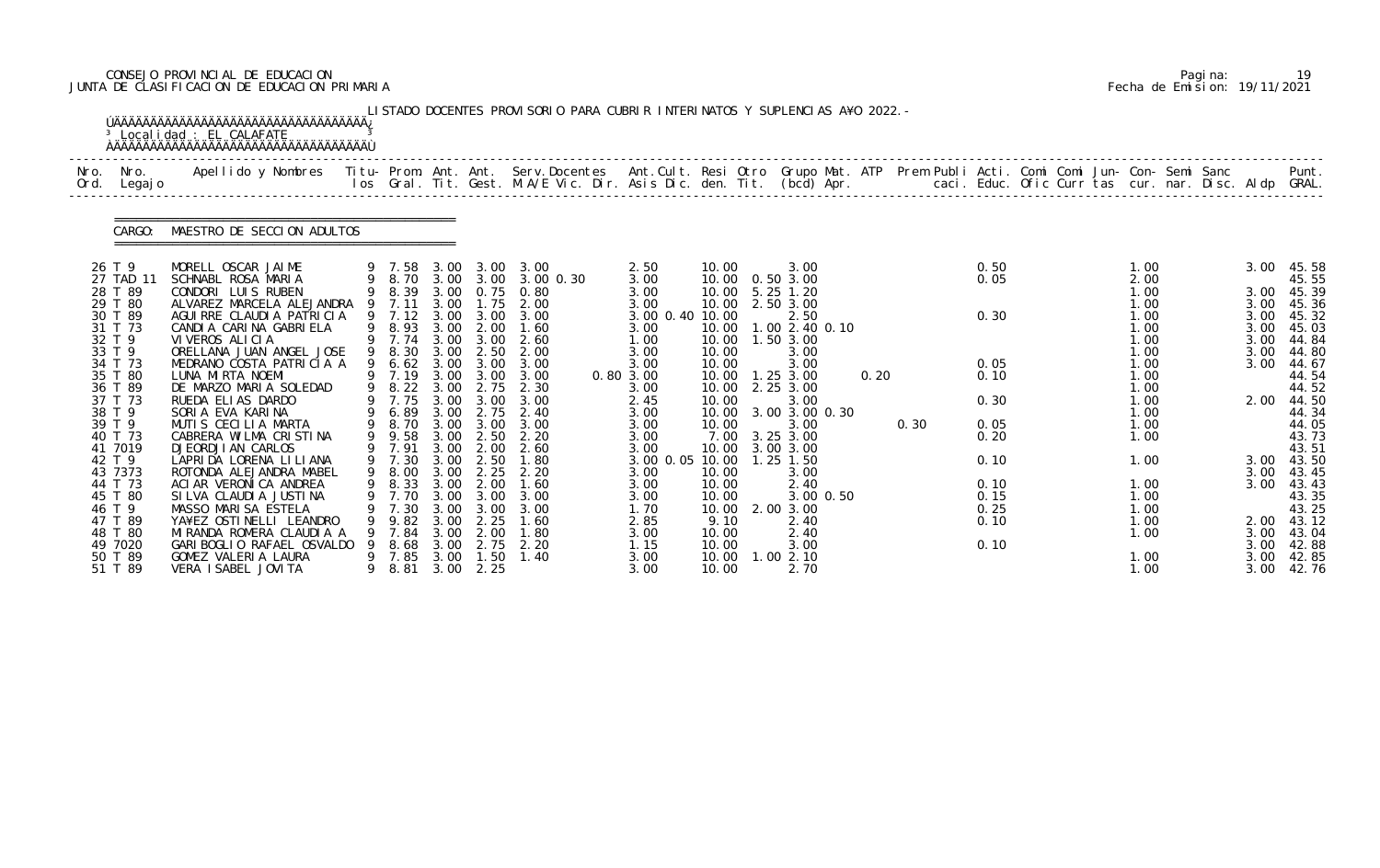# CONSEJO PROVINCIAL DE EDUCACION Pagina: 20 JUNTA DE CLASIFICACION DE EDUCACION PRIMARIA Fecha de Emision: 19/11/2021

| Nro.<br>Ord. | Nro.<br>Legaj o    | .Apellido y Nombres  Titu- Prom. Ant. Ant.  Serv.Docentes  Ant.Cult. Resi Otro  Grupo Mat. ATP  Prem Publi Acti. Comi Comi Jun- Con- Semi Sanc              Punt<br>Ios Gral. Tit. Gest. M.A/E Vic. Dir. Asis Dic. den. Tit. (bcd |     |                  |              |                          |               |              |                |                       |      |      |      |  |              |  |              |                |
|--------------|--------------------|-----------------------------------------------------------------------------------------------------------------------------------------------------------------------------------------------------------------------------------|-----|------------------|--------------|--------------------------|---------------|--------------|----------------|-----------------------|------|------|------|--|--------------|--|--------------|----------------|
|              | CARGO:             | MAESTRO DE SECCION ADULTOS                                                                                                                                                                                                        |     |                  |              |                          |               |              |                |                       |      |      |      |  |              |  |              |                |
|              | 52 T 80            | PALMERO MARIA ALEJANDRA                                                                                                                                                                                                           |     | 9 7.38           | 3.00         | 3.00                     | 2.60          | 3.00         |                | 9.10 1.50 2.80 0.30   |      |      |      |  | 1.00         |  |              | 42.68          |
|              | 53 7086<br>54 T 80 | OYARZUN SILVA LILIANA<br>LARROSA GI SELA VANINA                                                                                                                                                                                   |     | 9 8.32<br>8.08   | 3.00         | 3.00 2.25<br>1.75        | 2.20<br>2.00  | 2.60<br>1.20 | 10.00<br>10.00 | 1.25 3.00<br>3.00     |      |      | 0.10 |  | 1.00<br>1.00 |  | 3.00         | 42.62<br>42.13 |
|              | 55 T 9             | AQUI NO HERI BERTO                                                                                                                                                                                                                |     | 9 7.54           | 3.00         | 2.50                     | 3.00          | 3.00         | 10.00          | 3.00                  |      |      |      |  | 1.00         |  |              | 42.04          |
|              | 56 7447            | NU¥EZ CARINA DELSI                                                                                                                                                                                                                |     | 9 7.52           | 3.00         | 2.75                     | 2.00          | 3.00         | 10.00          | 0.50 3.00             |      |      | 0.15 |  | 1.00         |  |              | 41.92          |
|              | 57 T 80<br>58 T 73 | ALMONACID SILVINA A<br>POSSE RODOLFO GERONIMO                                                                                                                                                                                     | 9   | 7.65<br>8.29     | 2.80<br>3.00 | 1.50<br>2.25             | 1.40<br>2.00  | 2.65<br>3.00 | 10.00<br>10.00 | $1.00$ $1.80$<br>3.00 |      |      |      |  | 1.00<br>1.00 |  | 3.00         | 41.80<br>41.54 |
|              | 59 T 89            | VENTURA MARIA GABRIELA                                                                                                                                                                                                            | 9   | 6.86             | 3.00         | 2.25                     | 1.60          | 3.00         | 9.10           | 2.40                  |      |      |      |  | 1.00         |  | 3.00         | 41.21          |
|              | 60 T 9             | BARRIOS LUCIA ARIELA                                                                                                                                                                                                              |     | 9 7.53           | 3.00         | 2.50                     | 3.00          | 3.00         | 9.10           | 3.00                  |      |      |      |  | 1.00         |  |              | 41.13          |
|              | 61 T 73            | PLAZA ELIZABETH                                                                                                                                                                                                                   |     | 7.27             | 3.00         | 1.75                     | 1.60          | 2.85         | 7.00           | 3.00 1.60             |      |      | 0.10 |  | 1.00         |  | 2.00         | 40.17          |
|              | 62 7369<br>63 T 9  | OLIVA KARINA LORENA<br>CARLOS QUI ROGA CLAUDI A                                                                                                                                                                                   |     | 9 7.55<br>6.21   | 3.00<br>3.00 | 2.50<br>2.25             | 2.00<br>1.60  | 0.10<br>1.75 | 10.00<br>9.80  | 3.00<br>2.40          |      |      |      |  | 1.00         |  | 3.00<br>3.00 | 40.15<br>40.01 |
|              | 64 9916            | JESUS NATALIA JORGELINA                                                                                                                                                                                                           |     | 7.44             | 3.00         | 2.00                     | 2.40          | 3.00         | 6.30           | 1.00 2.70             |      |      |      |  |              |  | 3.00         | 39.84          |
|              | 65 T 9             | NU¥EZ MARIA ELENA                                                                                                                                                                                                                 |     | 9.20             |              | 3.00 0.50                | 0.40          | 3.00         | 9.10           | 1.00 0.60             |      |      |      |  | 1.00         |  | 3.00         | 39.80          |
|              | 66 T 73            | GIMENEZ JORGELINA ANDREA                                                                                                                                                                                                          |     | 7.61             | 3.00         | 2.00                     | 2.00          | 1.30         | 10.00          | 3.00                  |      |      | 0.40 |  | 1.00         |  |              | 39.31          |
|              | 67 T 9<br>68 T 73  | TORREZ FABIAN<br>FERNANDEZ GABRIELA MIRIAM                                                                                                                                                                                        | - 9 | $9$ 7.22<br>8.00 | 3.00<br>1.80 | 2.25<br>1.00             | 2.40<br>2.00  | 3.00         | 8.40           | 2.80<br>0.502.60      |      |      | 0.15 |  | 1.00<br>1.00 |  | 3.00         | 39.07          |
|              | 69 6316            | SKVARCA MARIA NIEVES                                                                                                                                                                                                              |     |                  |              | 9 8.66 3.00 3.00         | 0. 50         | 2.95<br>2.90 | 7.00<br>10.00  | $0.60$ $0.50$         |      | 0.30 |      |  |              |  |              | 39.00<br>38.46 |
|              | 70 T. 80           | AVILA MARIA BELEN                                                                                                                                                                                                                 |     | 9 8.57 3.00      |              | 1.75                     | 1.80          | 0.60         | 10.00          | 2.70                  |      |      |      |  | 1.00         |  |              | 38.42          |
|              | 71 T 9             | HERNANDEZ NATALIA SOLEDAD                                                                                                                                                                                                         |     | 6.30             | 3.00         | 2.00                     | 1.60          | 0.70         | 9.10           | 2.40                  |      |      |      |  | 1.00         |  | 3.00         | 38.10          |
|              | 72 T 80            | OVEJERO NANCY GABRIELA                                                                                                                                                                                                            |     | 7.49             | 3.00         | 2.50                     | 0.80          | 3.00         | 6.30           | 1.80                  |      |      |      |  | 1.00         |  | 3.00         | 37.89          |
|              | 73 9863<br>74 T 9  | AVACA SI LVANA DEL CARMEN<br>MOYANO ROMERO MARIA LAURA                                                                                                                                                                            |     | 6.65<br>6.88     | 2.60<br>3.00 | 1.50<br>$\overline{.50}$ | 1. 20<br>1.00 | 3.00<br>1.55 | 7.00<br>8.40   | 1.25 2.00<br>1.80     |      | 0.30 | 0.10 |  | 1.00         |  | 3.00<br>3.00 | 37.50<br>37.23 |
|              | 75 6698            | LAGORIO NAHUEL MATIAS                                                                                                                                                                                                             | 9   | 8.45             | 3.00         | 3.00                     | 0.50          | 2.55         | 10.00          | 0.30                  | 0.10 |      |      |  |              |  |              | 36.90          |
|              | 76 T 73            | RASJI DO CAROLI NA                                                                                                                                                                                                                | 9   | 7.86             | 3.00         | 0.75                     | 1.00          | 0.90         | 10.00          | 1.20                  |      |      | 0.10 |  |              |  | 3.00         | 36.81          |
|              | 77 T 9             | BARRI ENTOS GABRI ELA                                                                                                                                                                                                             |     | 8.41             | 3.00         | 1.00                     | 2.00          | 3.00         | 4.20           | 2.00                  |      |      |      |  | 1.00         |  | 3.00         | 36.61          |
|              |                    |                                                                                                                                                                                                                                   |     |                  |              |                          |               |              |                |                       |      |      |      |  |              |  |              |                |

|  | Pagi na: | 20                           |
|--|----------|------------------------------|
|  |          | Fecha de Emision: 19/11/2021 |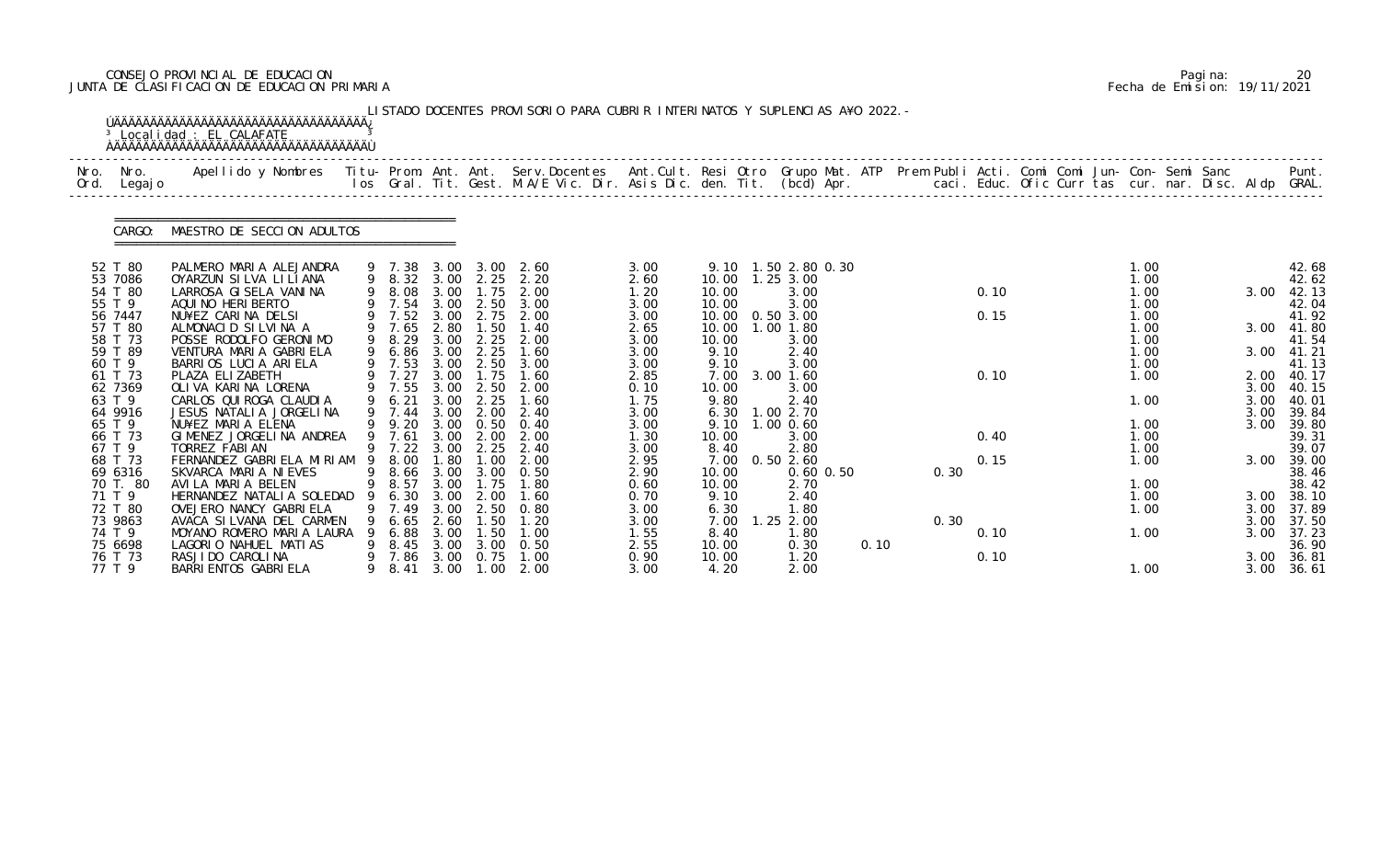# CONSEJO PROVINCIAL DE EDUCACION Pagina: 21 JUNTA DE CLASIFICACION DE EDUCACION PRIMARIA Fecha de Emision: 19/11/2021

| Nro. Nro.<br>Ord. Legajo                                                                                                                                     | Apellido y Nombres Titu- Prom. Ant. Ant. Serv.Docentes Ant.Cult. Resi Otro Grupo Mat. ATP Prem Publi Acti. Comi Comi Jun- Con- Semi Sanc Punt.<br>Ios Gral. Tit. Gest. M.A/E Vic. Dir. Asis Dic. den. Tit. (bcd) Apr.                                                                                                                                                                                             |                                                                              |                              |              |                                                                                                                                                                                                                           |                                                                                                                   |                                                                                                      |                                                                                                                                                    |      |              |  |      |  |                                              |                                                                                                                            |
|--------------------------------------------------------------------------------------------------------------------------------------------------------------|-------------------------------------------------------------------------------------------------------------------------------------------------------------------------------------------------------------------------------------------------------------------------------------------------------------------------------------------------------------------------------------------------------------------|------------------------------------------------------------------------------|------------------------------|--------------|---------------------------------------------------------------------------------------------------------------------------------------------------------------------------------------------------------------------------|-------------------------------------------------------------------------------------------------------------------|------------------------------------------------------------------------------------------------------|----------------------------------------------------------------------------------------------------------------------------------------------------|------|--------------|--|------|--|----------------------------------------------|----------------------------------------------------------------------------------------------------------------------------|
| CARGO:                                                                                                                                                       | MAESTRO DE SECCION ADULTOS                                                                                                                                                                                                                                                                                                                                                                                        |                                                                              |                              |              |                                                                                                                                                                                                                           |                                                                                                                   |                                                                                                      |                                                                                                                                                    |      |              |  |      |  |                                              |                                                                                                                            |
| 78 T 80<br>79 8881<br>80 10178<br>81 10589<br>82 10413<br>83 9800<br>84 10234<br>85 10046<br>86 9341<br>87 TP<br>88 10679<br>89 9783<br>90 10332<br>91 11228 | FIESTAS MARTINEZ SARA LIA 9 8.28 3.00 1.00 0.90<br>AGUI RRE PABLO FABI AN<br>WILCHE GRISELDA VIVIANA<br>CARDOZO OLGA PAMELA<br>GASPAR BARRIOS NELSON<br>SEGURA CYNTHIA FERNANDA<br>OVEJERO NORA BEATRIZ<br>TERRAZAS BARBARA LORENA<br>ARCE GUSTAVO JAVI ER<br>LOPEZ ANALIA MABEL<br>TABARES CLAUDIA ANDREA<br>BOSSOLASCO MARIANA<br>CORONELLI MARCELA VI VI ANA 9 7.97 3.00 0.50 0.40<br>LEDESMA MONICA ELIZABETH | 9 8.30<br>9 8.43<br>9 7.82<br>9 6.50 3.00<br>9 8.59<br>9 8.22 3.00<br>9 7.95 | 3.00<br>1.80<br>3.00<br>3.00 | 1.75<br>1.25 | 9 7.37 3.00 1.00 1.00<br>$9\ 7.23\ 1.60\ 0.50\ 0.60$<br>$9\ 7.87\ 1.40\ 0.25\ 1.20$<br>$9\ 8.30\ 1.40\ 0.25$<br>3.00 0.75 0.80<br>2.60<br>0.75 0.80<br>$1.25$ 1.20<br>1.75 1.40<br>$1.00$ $1.20$<br>9 7.48 3.00 0.75 2.60 | 0.80<br>1.75 0.10<br>1.95<br>2.20<br>0.90<br>1.00<br>1.75<br>2.95<br>2.05<br>3.00<br>3.00<br>0.35<br>3.00<br>1.45 | 8.40<br>10.00<br>10.00<br>5.60<br>8.40<br>5.60<br>6.30<br>7.70<br>3.50<br>2.80<br>10.00 0.50<br>4.20 | 1. 20<br>7.00 1.50 1.80<br>1.50 1.10<br>0.60<br>4.50 2.40<br>0.90<br>2.90<br>2.50 1.20<br>1.80<br>1.25 0.70<br>3.00 0.90<br>5.60 1.00 0.60<br>0.90 | 0.10 | 0.10         |  | 1.00 |  | 3.00<br>3.00<br>3.00<br>3.00<br>3.00<br>3.00 | 36.58<br>36.52<br>36.48<br>35.52<br>35.40<br>35.15<br>35.03<br>33.22<br>32.50<br>32.19<br>32.12<br>32.05<br>31.07<br>29.38 |
| 92 11203<br>93 9644<br>94 10939<br>95 11338<br>96 10122                                                                                                      | ORELLANA MARIA JOSEFINA<br>ARIAS VILLEGAS MARIELA<br>GUTI ERREZ LAURA BEATRIZ<br>SAURA CASANDRA<br>NAVARRO CANAL MARIA                                                                                                                                                                                                                                                                                            | 9 7.24 2.00                                                                  |                              |              | 0.20<br>9 8.50 3.00 0.25 0.20<br>9 7.50 3.00 1.25 0.60<br>9 8.14 2.40 0.25 0.20<br>9 7.50 2.00 0.75 0.70                                                                                                                  | 3.00<br>3.00<br>2.30<br>3.00                                                                                      | 4.20<br>4.20<br>4.20<br>3.50<br>5.60                                                                 | 0.30<br>0.30<br>0.30<br>0.90                                                                                                                       |      | 0.20<br>0.10 |  |      |  | 3.00                                         | 29.14<br>28.45<br>28.25<br>26.49<br>26.45                                                                                  |

| BERTON MARIANA<br>12415       | 7.60 3.00 0.50   | 17.10 |
|-------------------------------|------------------|-------|
| OLGUIN ANALIA ESTHER<br>10888 | 3 7.56 2.80 1.00 |       |

|  | Pagi na: |                              |
|--|----------|------------------------------|
|  |          | Fecha de Emision: 19/11/2021 |